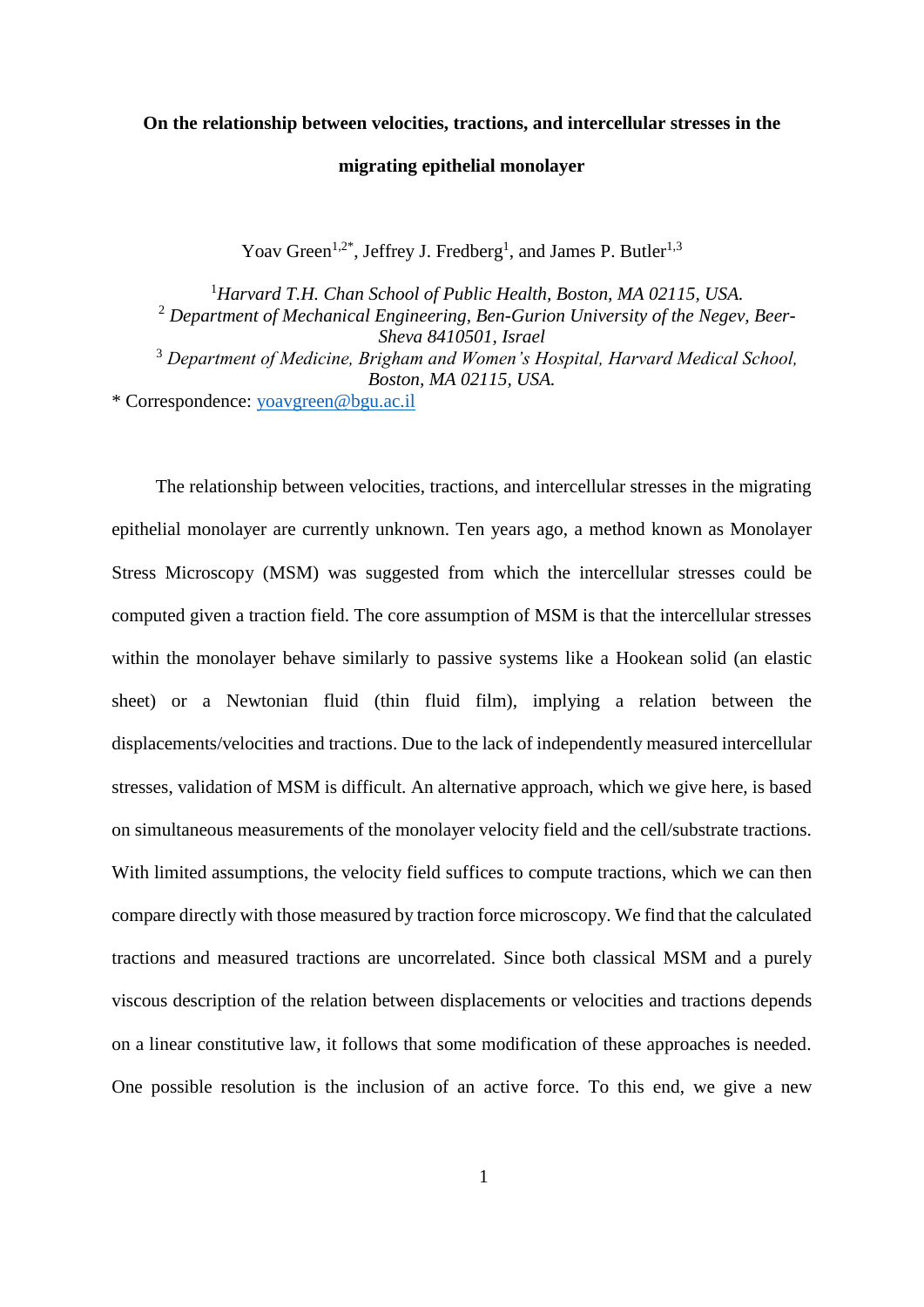relationship between the active force density and the measured velocity (or displacement) field and tractions, which by Newton's laws, must be obeyed.

## **I. INTRODUCTION.**

During wound healing, cancer metastasis, development, and asthmatic airway remodeling, cells comprising a confluent epithelial layer migrate collectively [1–5]. Within the epithelial monolayer, each constituent cell exerts intercellular stresses on neighboring cells, and exerts traction forces [6] on its substrate. While traction forces exerted by a monolayer have been measured for two decades [7–9], their relationship to measured cellular velocities remains unknown, and the relationship between intercellular stresses and tractions remains unresolved [10].

Ten years ago [11,12], our group suggested a method to recover the induced stresses,  $\sigma$ , within a monolayer given a measured traction vector field, *<sup>T</sup>* . The method was termed Monolayer Stress Microscopy (MSM) [11,12] and we denote the recovered stresses as  $\sigma_{MSM}(T)$ . The principle assumption was that the stresses could be described by the same equations describing simple passive systems such as Hookean solids [13] or Newtonian fluids [14,15], where there is a linear relationship between stress and strain [13], or stress and strain rate, respectively [15]. Since our first work, [11], this approach has been adopted by many, and various derivative formulations have been suggested (Hookean solid [10–12,16–28] or Newtonian fluid [10,18,20,29–31], see recent review [10] for more details).

It is clear that this approach is exact in 1D. Because where the divergence of the stress is given by the traction, no assumptions are required regarding the constitutive law in 1D. In 2D, however, the situation is different, and a constitutive law is required. Additional difficulties can be attributed to the effects of the boundary conditions (described below). Tambe et al. [12]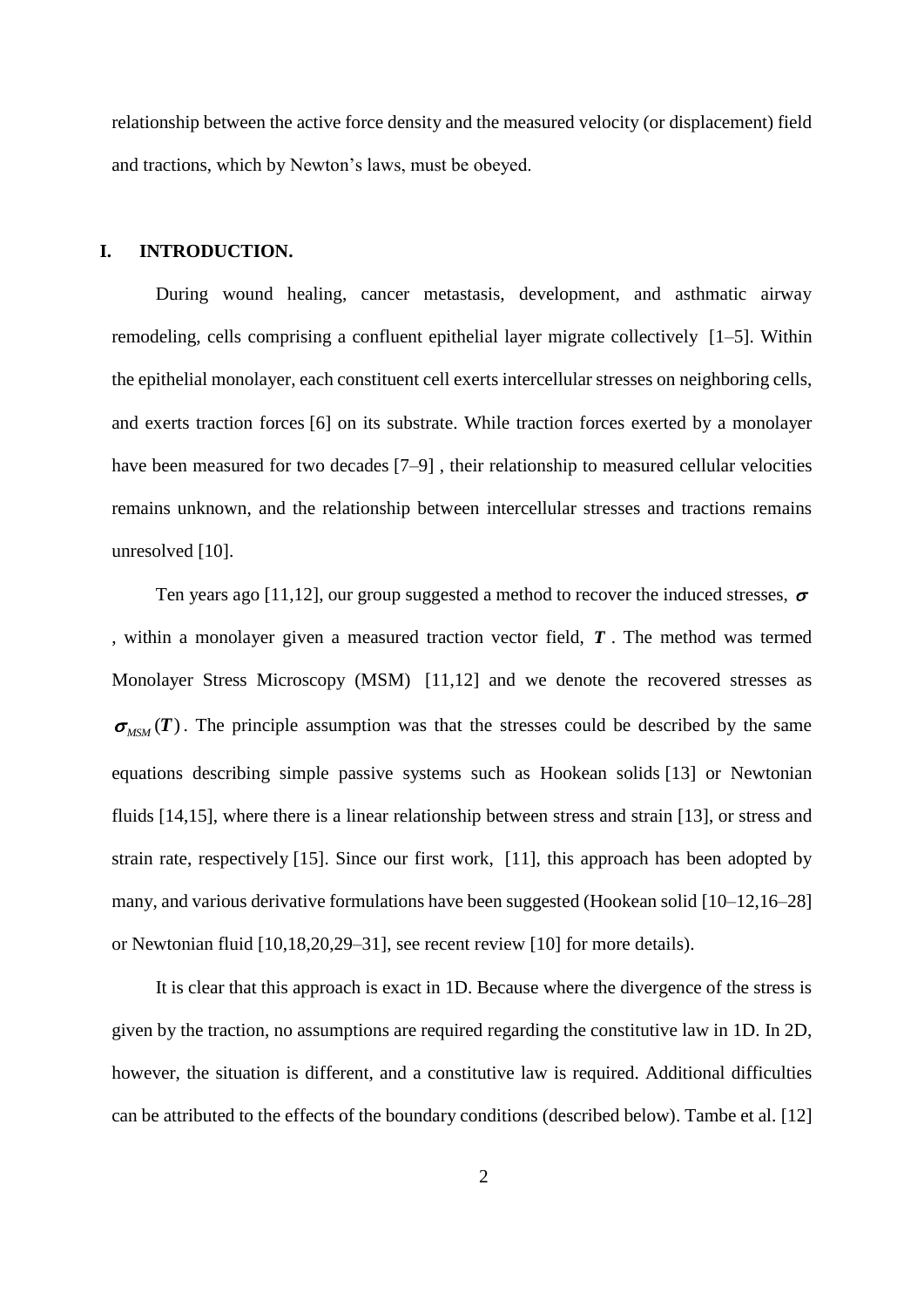addressed the Poisson ratio issue by computing intercellular stresses with a wide variety of Poisson ratios. They found the dependence upon the Poisson ratio to be small, thus lending credence to the MSM approach. On the other hand, it has also been suggested that under certain conditions, including a Poisson ratio of zero, the 2D problem decouples into two 1D (exact) problems. This statement is incorrect.

Nevertheless, MSM remains to be validated in the following sense: the tractions are the independent variable, along with boundary conditions at the edge of the monolayer or field of view (see Section [II](#page-3-0) below) and then  $\sigma_{MSM}(T)$  is calculated. But we currently have no direct measures of intercellular stress by which to compare these. An equivalent test validating the use of a passive constitutive law is to note that a measured local velocity or displacement field, together with an assumed viscosity or shear modulus, suffices to compute the tractions. And these in turn can then be compared with the experimentally measured tractions using traction force microscopy (TFM) [7–9]. This comparison is the focus of this work. We find that tractions computed from the measured velocity field are uncorrelated with tractions measured by TFM.

This paper is structured as follows. In Sec. [II](#page-3-0) we review MSM used for stress recovery within a monolayer [11]. Since its conception ten years ago [11], many derivative models have been suggested that use either a Hookean solid [10–12,16–28] or a Newtonian fluid [10,18,20,29–31] constitutive equation. We review both formulations and most embedded assumptions of MSM. In Sec. [III,](#page-11-0) we present our alternative approach and show that MSM is an incomplete theory. Sec. [IV](#page-17-0) discusses the implications of our result, which is that the constitutive equation needs modification. One of the suggested modifications is the inclusion of active stresses. A variety of such active stresses formulations have been put forward on an *ad hoc* basis [10,17,19–21,26–31]. By contrast with *ad hoc* formulations, here we put forward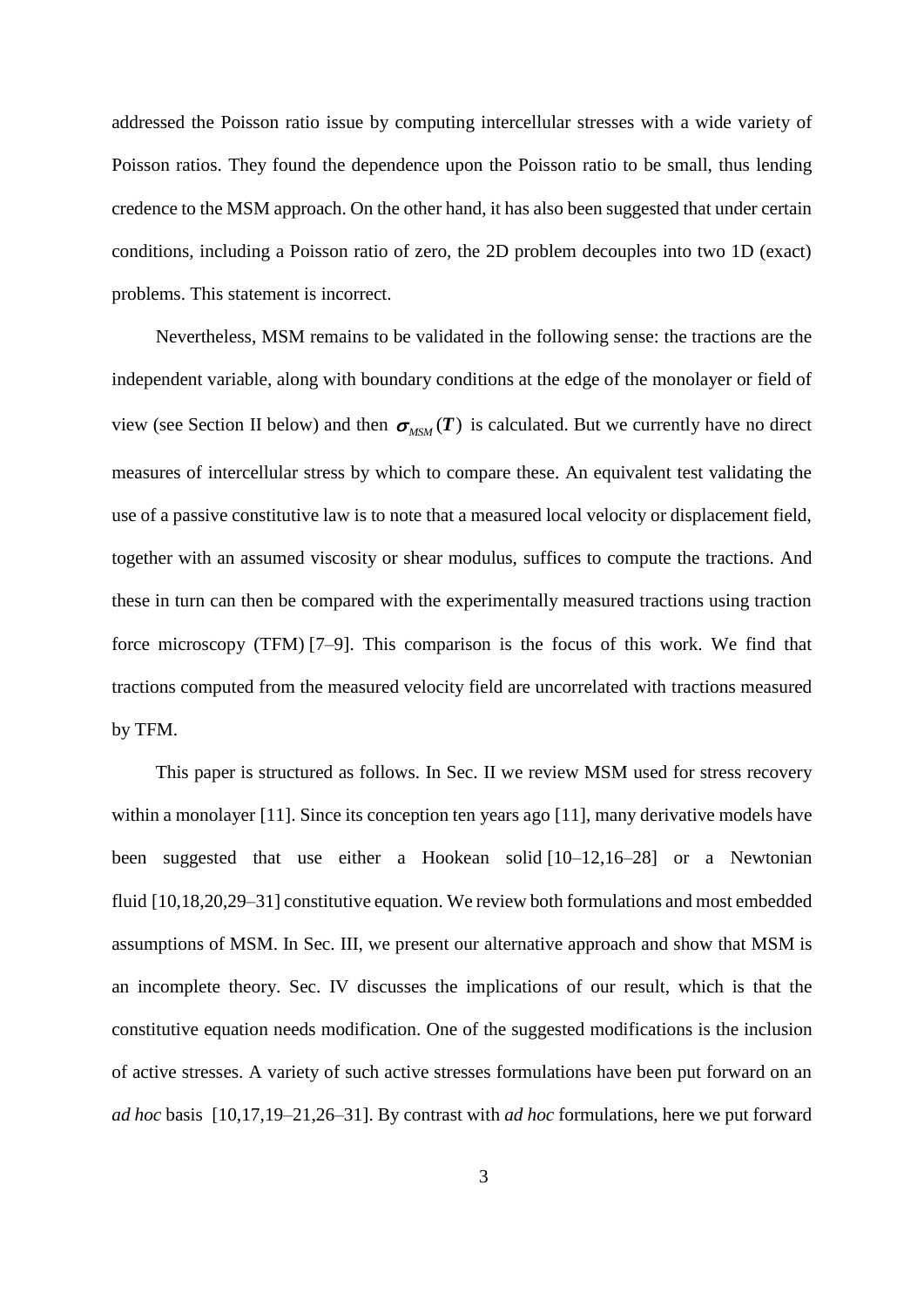a fundamental relationship that links active force density to substrate tractions and velocity fields, and is derived with a minimal amount of assumptions. Because it follows directly from Newton's laws and does not depend on a specific biophysical rheology or molecular mechanism, this relationship is general and robust. Finally, we conclude in Sec. [V](#page-20-0) with a few short remarks.

### <span id="page-3-0"></span>**II. MONOLAYER STRESS MICROSCOPY**

In this section, we review MSM as suggested by us and its implementation by others with various derivative models. Sec. [II.](#page-3-0)[A](#page-3-1) presents the general three dimensional (3D) governing equations. Sec. [II.](#page-3-0)[B](#page-4-0) discusses constitutive equations while Sec. [II.](#page-3-0)[C](#page-6-0) discusses incompressibility. In Sec. [II.](#page-3-0)[D,](#page-6-1) we reduce the governing equation to two dimension (2D). Sec. [II.](#page-3-0)[E](#page-8-0) discusses the various boundary conditions (BCs) needed at the edge of the monolayer.

#### <span id="page-3-1"></span>**A. 3D model**

In a 3D bulk where inertia is neglected and there are no body forces [\[Figure 1\(](#page-4-1)a)], Newtons's second law is

$$
\nabla_{3D} \cdot \sigma_{3D} = 0, \qquad (1)
$$

where  $\sigma_{3D}$  are the 3D stresses. In 3D, the 2D tractions, *T*, are accounted for as BCs [Figure [1\(](#page-4-1)b)] while BCs at the edge of the monolayer are discussed in Sec. [II.](#page-3-0)[E.](#page-8-0) In the remainder of this work, we will refer to  $T$  as those measured by traction force microscopy – TFM [8,9] (i.e. the forces the cells apply on the substrate). Eq. (1) is an indeterminate vector of three equations comprising six different terms  $(\sigma_{ij}, i, j = x, y, z)$ . Hence, solution of this equation requires additional equations in the form of either a constitutive equation or compatibility equation.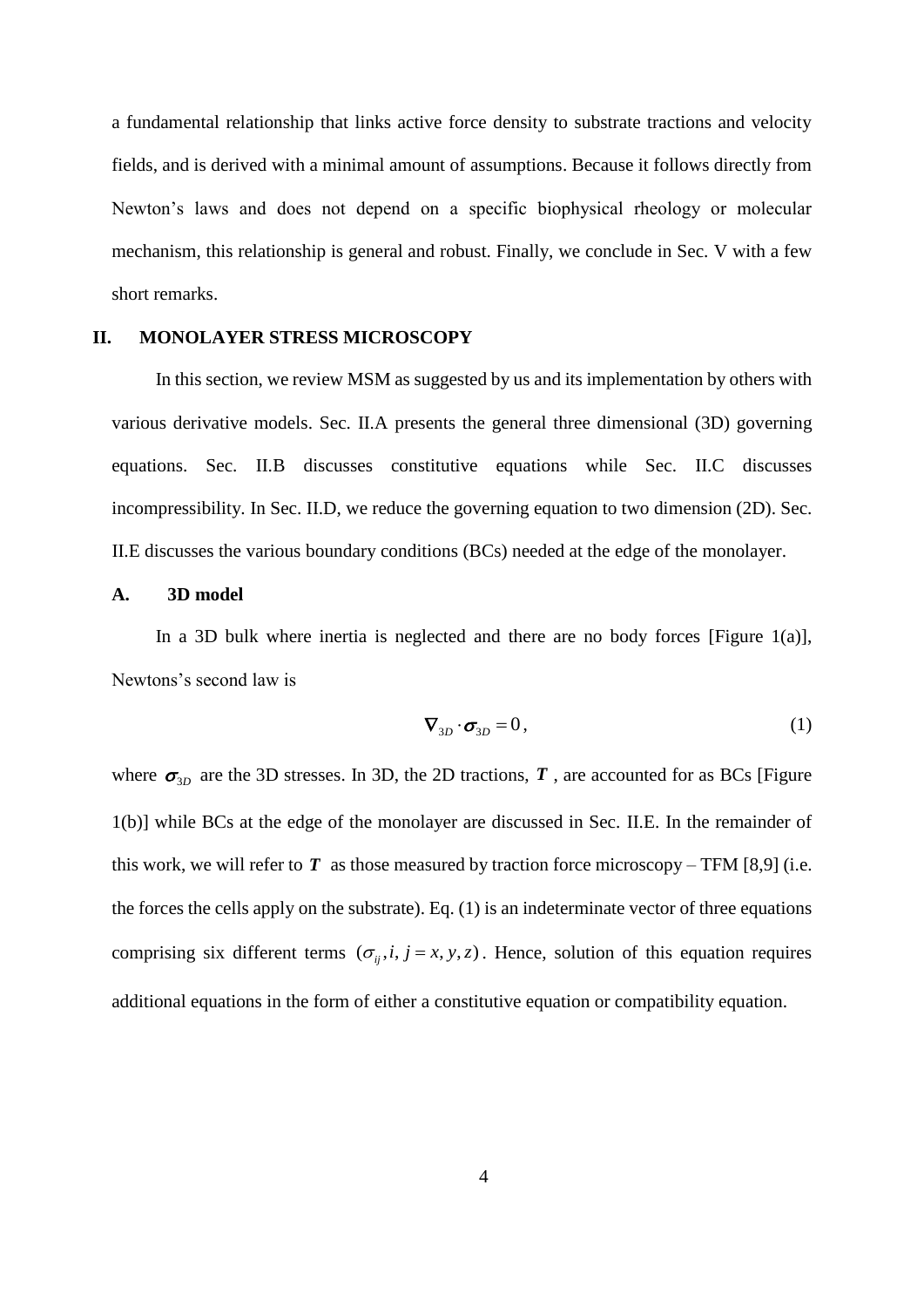

<span id="page-4-1"></span>Figure 1. (a) 3D schematic of a thin film of fluid (or epithelial monolayer) on a rigid substrate. Not drawn to scale – the length and width of the film is substantially larger than the height. (b)  $x - z$  cross-section. The top surface is stress free while at the bottom, tractions are balanced by viscous shear stresses. In this work, tractions ( $T_x$  and  $T_y$ ) refer to the measured tractions by the cells on the substrate,  $T_{cell\ on\ substrate}$ . The dashed lines refer to boundary conditions at the edges discussed in Sec. [II.](#page-3-0)[E.](#page-8-0)

#### <span id="page-4-0"></span>**B. Elastic and viscous constitutive laws**

The original MSM model [11,12] was formulated in 2D. There, the 2D equations comprised three terms  $(\sigma_x, \sigma_y, \sigma_x)$ . To close these set of equations, the Beltrami-Mitchell compatibility equation was supplemented [11,12]. However, using this equations is tantamount to assuming that the monolayer behaves as a simple Hookean constitutive law [13] characterized by two material constants: shear modulus,  $G$ , and Poisson ratio,  $\nu$ . In this work, for the sake of simplicity, we consider the case of  $v = \frac{1}{2}$ , which is the limiting case of an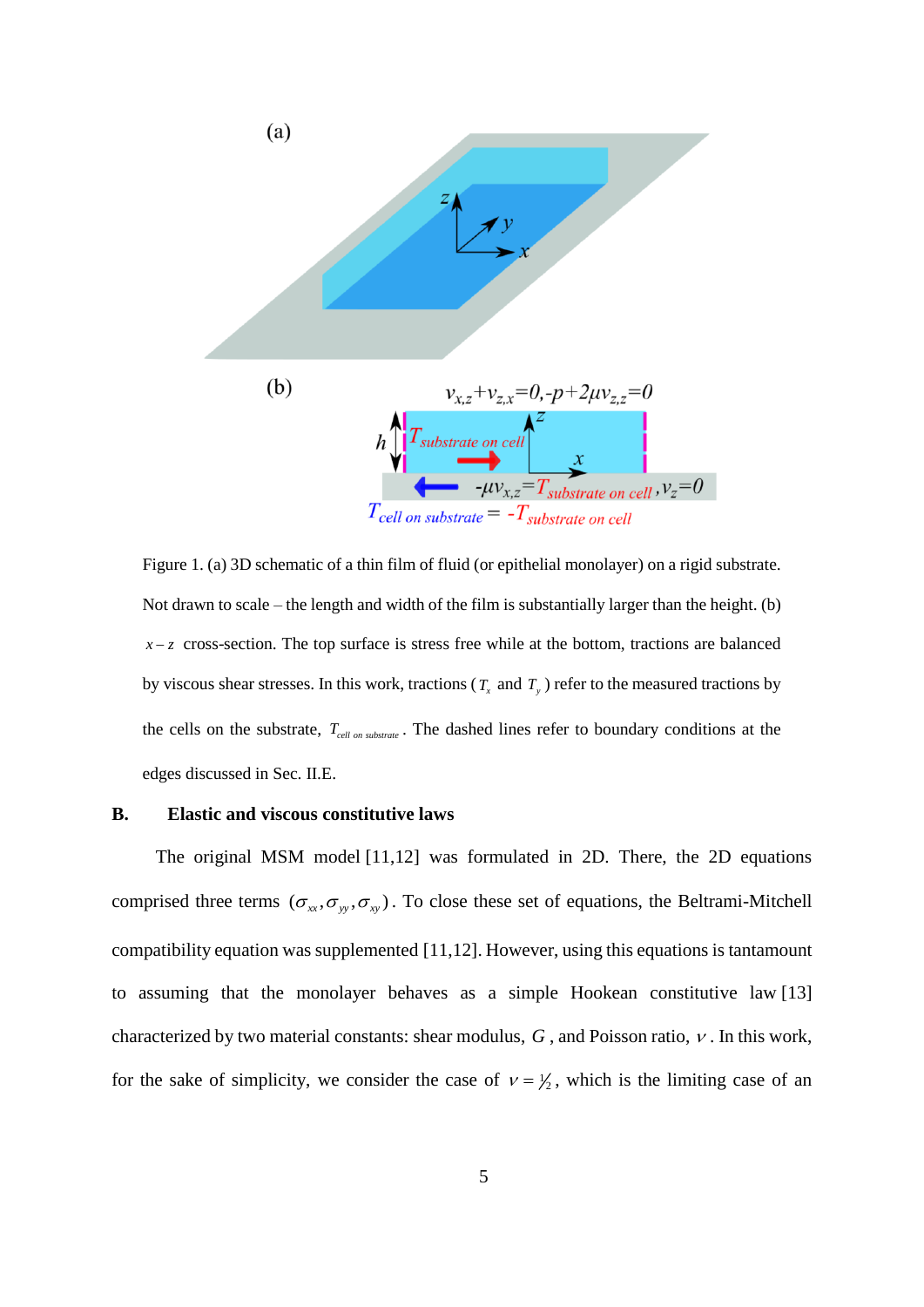incompressible elastic material (i.e. volume conservation – see Sec. [II](#page-3-0)[.C\)](#page-6-0). For an incompressible elastic medium the constitutive law [13]

$$
\sigma = \frac{1}{3} tr(\sigma) \mathbf{I} + G(\nabla_{3D} u_{3D} + \nabla_{3D} u_{3D}^{T}), \qquad (2)
$$

where  $\mathbf{u}_{3D}$  is the 3D displacement vector field. However, without time-dependent terms, in Eq. (1) the equations for an incompressible Hookean solid and incompressible Newtonian fluid are identical, except for a time derivative in the latter case. This is easily seen by inspection of the constitutive equation for an incompressible fluid [14,15]

$$
\boldsymbol{\sigma} = \frac{1}{3} tr(\boldsymbol{\sigma}) \boldsymbol{I} + \mu (\nabla_{3D} \boldsymbol{v}_{3D} + \nabla_{3D} \boldsymbol{v}_{3D}^{T}),
$$
\n(3)

where  $v_{3D}$  and  $\mu$  are respectively the 3D velocity vector field and viscosity. It is immediately clear that Eqs. (2) and (3) are identical with the identification of displacement with velocity, and with shear modulus and viscosity. How can these two distinctly different physical models give the same prediction? From the experimental perspective, what is typically measured is the displacement of cells,  $u$ , between two consecutive frames, say at  $t = 0$  and  $t = \Delta t$ . Importantly, if the stress field at  $t = 0$  is assumed to be zero, then whether one uses the displacement field, Eq. (2), or the velocity field, Eq. (3), (from  $v = u / \Delta t$ ) the stresses from both approaches are necessarily the same. This addresses the issue of whether a Hookean description can be valid when cells are clearly moving. The answer is yes insofar as for any pair of images, the assumption a stress-free state in the first image yields the exact same stress field as the Newtonian fluid description. Importantly, the fluid description is more general in that does not require an assumption of a zero stress state in any of the image frames, nor does it require an assumption of small strains.

Thus both models are essentially identical, here we adopt the viscous formulation as it requires fewer assumptions from the experimental perspective. In what follows, we will use the more conventional notation for the fluid's constitutive equation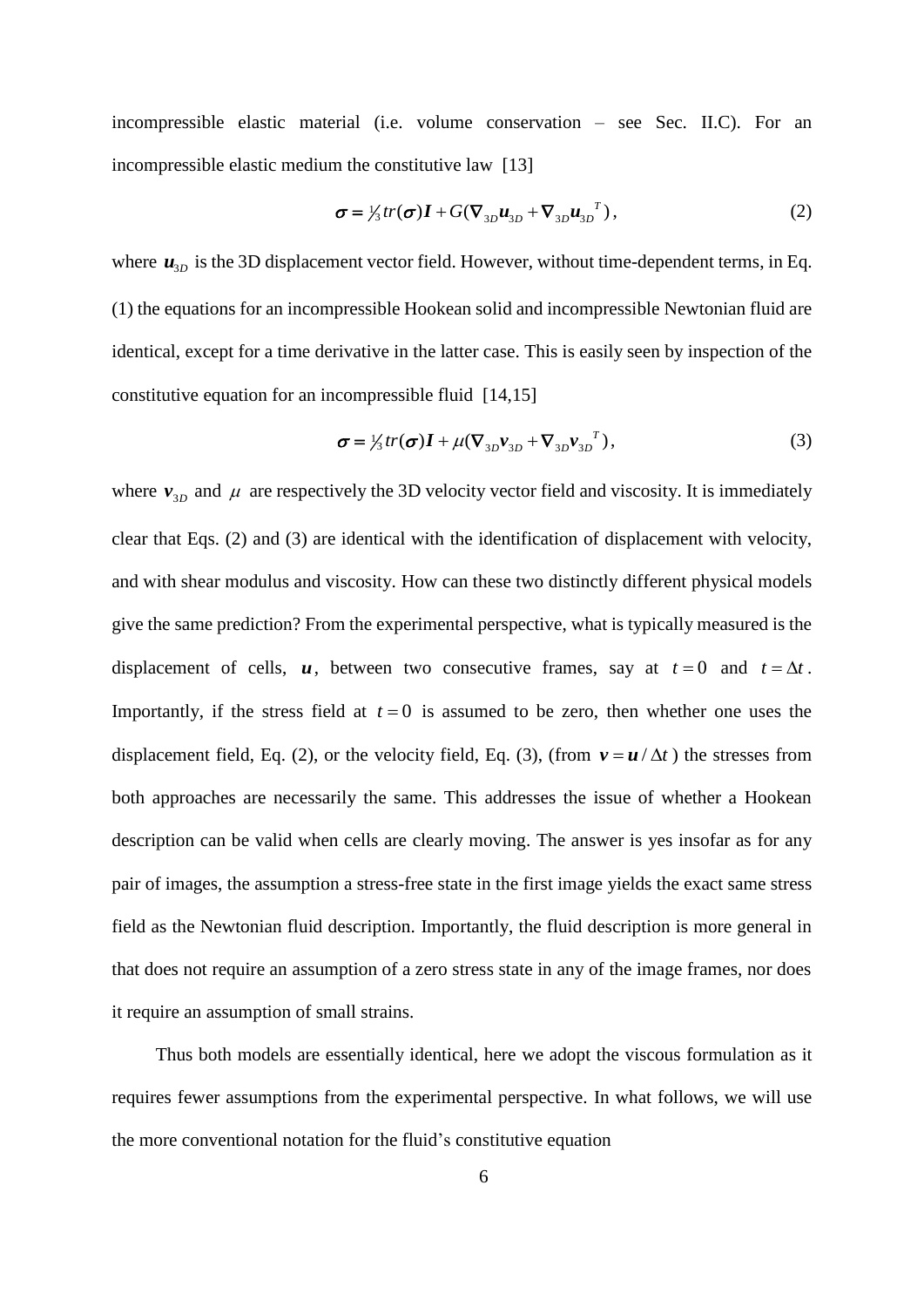$$
\boldsymbol{\sigma} = -p\boldsymbol{I} + \mu(\nabla_{3D} \boldsymbol{v}_{3D} + \nabla_{3D} \boldsymbol{v}_{3D}^{T}),
$$
\n(4)

whereby the pressure, p, takes the place of the trace of the stress tensor,  $p = -\frac{1}{3}tr(\sigma)$ . Regardless of the chosen experimental interpretation, since the models are identical, both formulations are equivalent and share the discrepancy that will be discussed in Sec[.III.](#page-11-0)

Inserting any of these constitutive equations  $[Eq. (2)-(4)]$  into Eq. (1) leads to

$$
-\nabla p + \mu \nabla^2 \mathbf{v}_{3D} = 0. \tag{5}
$$

## <span id="page-6-0"></span>**C. Incompressibility**

Cells are comprised mainly of water and as such are essentially incompressible. In either the Hookean solid formulation [13] or Newtonian fluid formulation [14,15], an incompressible material must also satisfy volume conservation. In 3D, this reads as

$$
\nabla_{3D} \cdot \mathbf{v}_{3D} = 0. \tag{6}
$$

Nevertheless, cells are not isovolumic insofar water can be transported into or out of the cell via osmotic stress or water channels. Intercellular fluid flow within a monolayer occurs over timescales of hours [32–34]. These water fluxes comprise a source term in the continuity equation [Eq. (6)]. Indeed, it has been shown that osmotic pressure results in cell area and volume oscillations with a period of four hours and amplitude of 20% [32,33]. Further, proliferation and apoptosis, and cell extrusion form the layer represent additional source terms. [26,35]. Because these phenomena are slow (~hours) compared with the time scales of interest here  $(\Delta t \sim \text{minutes})$ , we take the monolayer to be isovolumic, as have others [10,19,20,24,36–40].

## <span id="page-6-1"></span>**D. Reduction from 3D to 2D**

In the case of plane stress, the 3D equations for either elastic bodies or fluids can be reduced to thin fluid film in 2D [13]. The reduction is based on the assumption that the height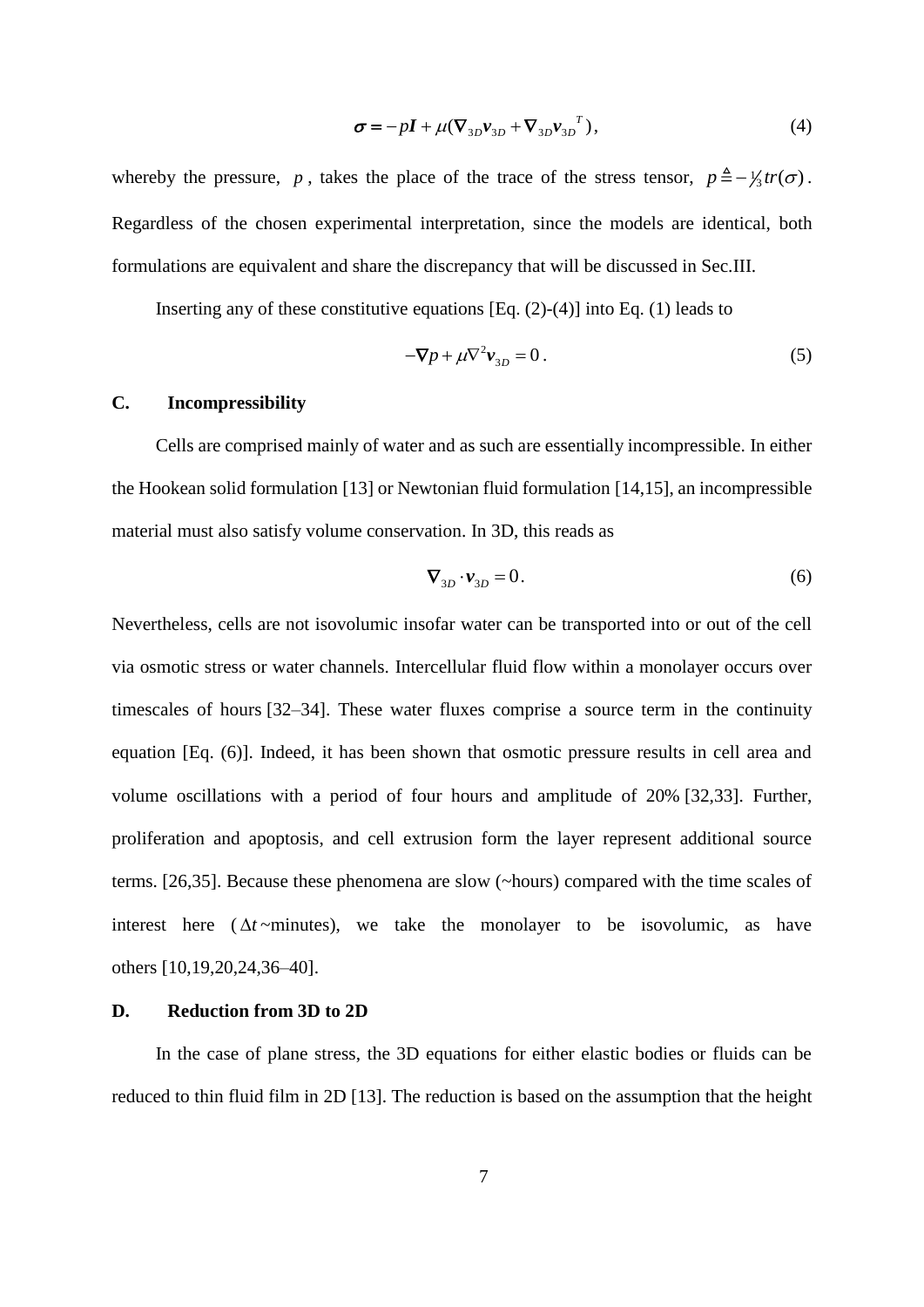of the monolayer, *h* , is much smaller than characteristic in-plane lengths and is taken to be uniform [9,10,18].

Here we give a brief derivation in the incompressible case (see chapter 67 of Sokolnikoff [13]). In plane stress, the shear stresses are zero

$$
\sigma_{xz} = \sigma_{yz} = 0 \,, \tag{7}
$$

and the z component of the normal stress is zero ( $\sigma_{zz} = 0$ ). The constitutive law [Eq.(4)] yields

$$
\sigma_{zz} = -p + 2\mu v_{z,z} = 0 \Longrightarrow v_{z,z} = p/(2\mu). \tag{8}
$$

The comma subscript denotes partial differentiation. From 3D incompressibility [Eq.(6)] we have

$$
\nabla_{3D} \cdot \mathbf{v}_{3D} = 0 \Longrightarrow \nu_{z,z} = -\nu_{x,x} - \nu_{y,y} = -\nabla_2 \cdot \mathbf{v}_{2D},
$$
\n(9)

where  $\nabla_2 \equiv (\partial_x, \partial_y)$  is a 2D operator and  $\nu_{2D} = (\nu_x, \nu_y)^T$ . Equating Eqs. (8)-(9) yields the 2D incompressibility condition

$$
\nabla_2 \cdot \mathbf{v}_{2D} = -p/(2\mu) \,. \tag{10}
$$

In contrast to a 3D formulation, where the tractions are imposed as boundary conditions [41], in the plane stress reduction the tractions assume the role of a body force [10– 12,16–24,29]. It is common to write the 2D governing equation of force balance as

$$
\nabla_{2D} \cdot \sigma_{2D} = T/h. \tag{11}
$$

However, it is beneficial to use the constitutive equation [Eq.(4)]. Then, this reads as

$$
\sigma_{ij,j} = -p_{,i} + \mu(v_{i,j} + v_{j,j}) = T_i / h, \qquad (12)
$$

Using Eq.  $(10)$ , Eq.  $(12)$  becomes

$$
\sigma_{ij,j} = -\frac{3}{2} p_{,i} + \mu v_{i,jj} = -T_i / h, \qquad (13)
$$

or, alternatively, in vector notation

$$
-\frac{3}{2}\nabla_{2D}p + \mu \nabla_{2D}^2 \mathbf{v}_{2D} = \mathbf{T} / h , \qquad (14)
$$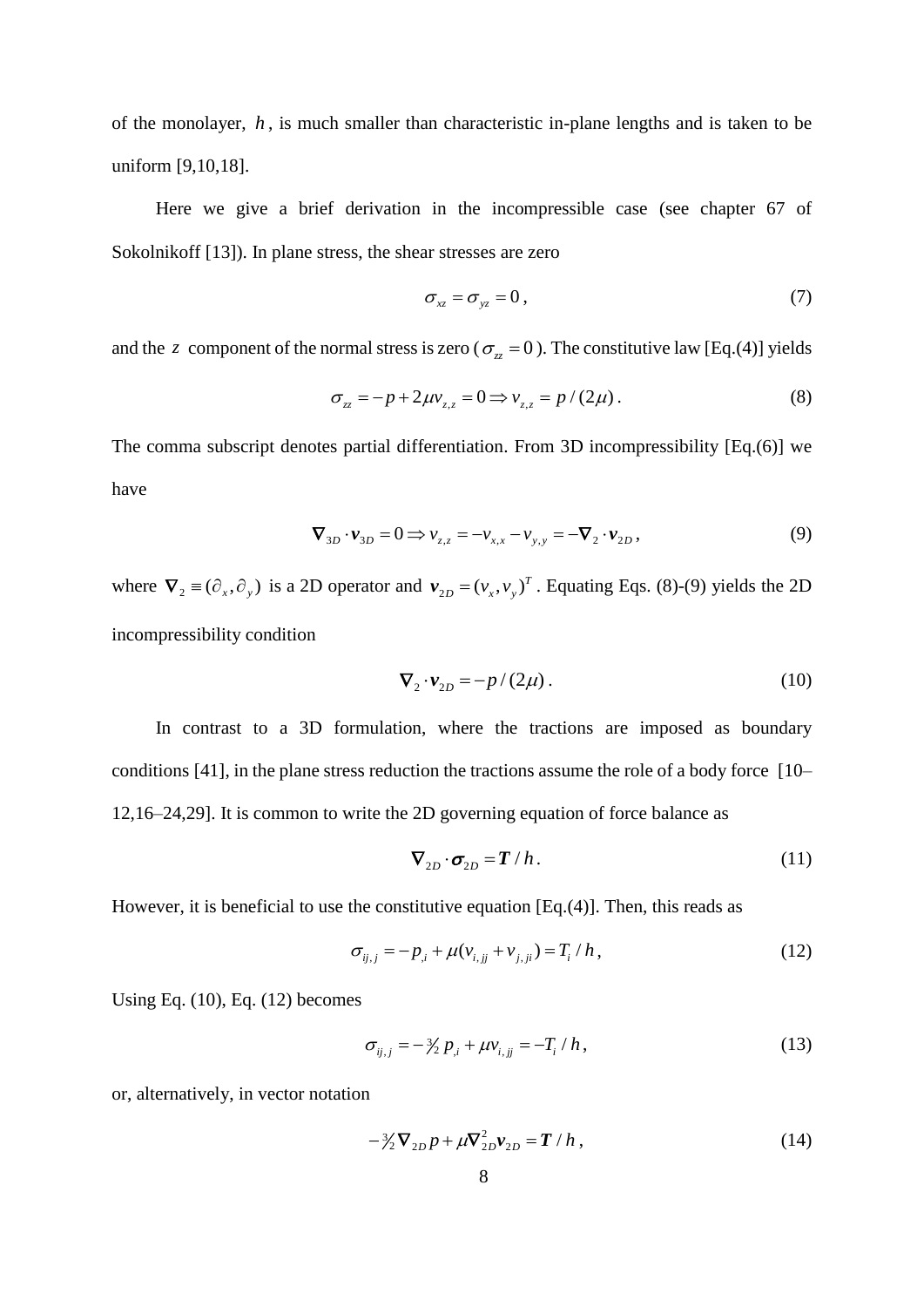Typically, MSM is presented by Eq. (11) along with the incompressible Beltrami-Mitchell equation

$$
\nabla_{2D}^2(\sigma_{xx} + \sigma_{yy}) = \frac{3}{2}T/h. \tag{15}
$$

We call these two equations [Eqs. (11) and (15)] the classical MSM formulation, in which the tractions are the independent variable and the stresses are the dependent variable. By contrast, in Eqs. (10) and (14), the tractions are again the independent variable, but now the velocities are the dependent variable, from which the stresses can be calculated. We call these two equations the Stokes formulation. As noted in Sec. [II](#page-3-0)[.B](#page-4-0) it is important to recognize that both formulations are identical. If all the BCs at the edge of the monolayer be given in term of the stresses, then Eqs. (11) and (15) can be solved. However, as we will discuss in the next subsection, typically the BCs are given in term of the velocities, and as such, Eqs. (11) and (15) cannot be solved without the introduction of an intermediate variable of displacement or velocity through the constitutive law. In strong contrast, Eqs. (10) and (14) can be solved directly and locally for tractions with velocities taken as the independent variable without the need for specific BC assumptions. This will be used below in Sec. [III,](#page-11-0) where the tractions obtained from Eqs. (10) and (14) are used to directly compare with experimentally measured tractions.

In the remainder of this work, where we consider the 2D MSM problem and for the sake of brevity, we drop the 2D subscript.

#### <span id="page-8-0"></span>**E. Edge boundary conditions**

Originally, MSM [11,12] estimated intercellular stresses directly from the traction field. Solution of the governing equations requires assumptions about the boundary conditions at the free edges of the cellular domain or at the boundary of the field of view. This latter boundary was termed the "optical edge" [12]. In what follows we will refer to the conditions at both the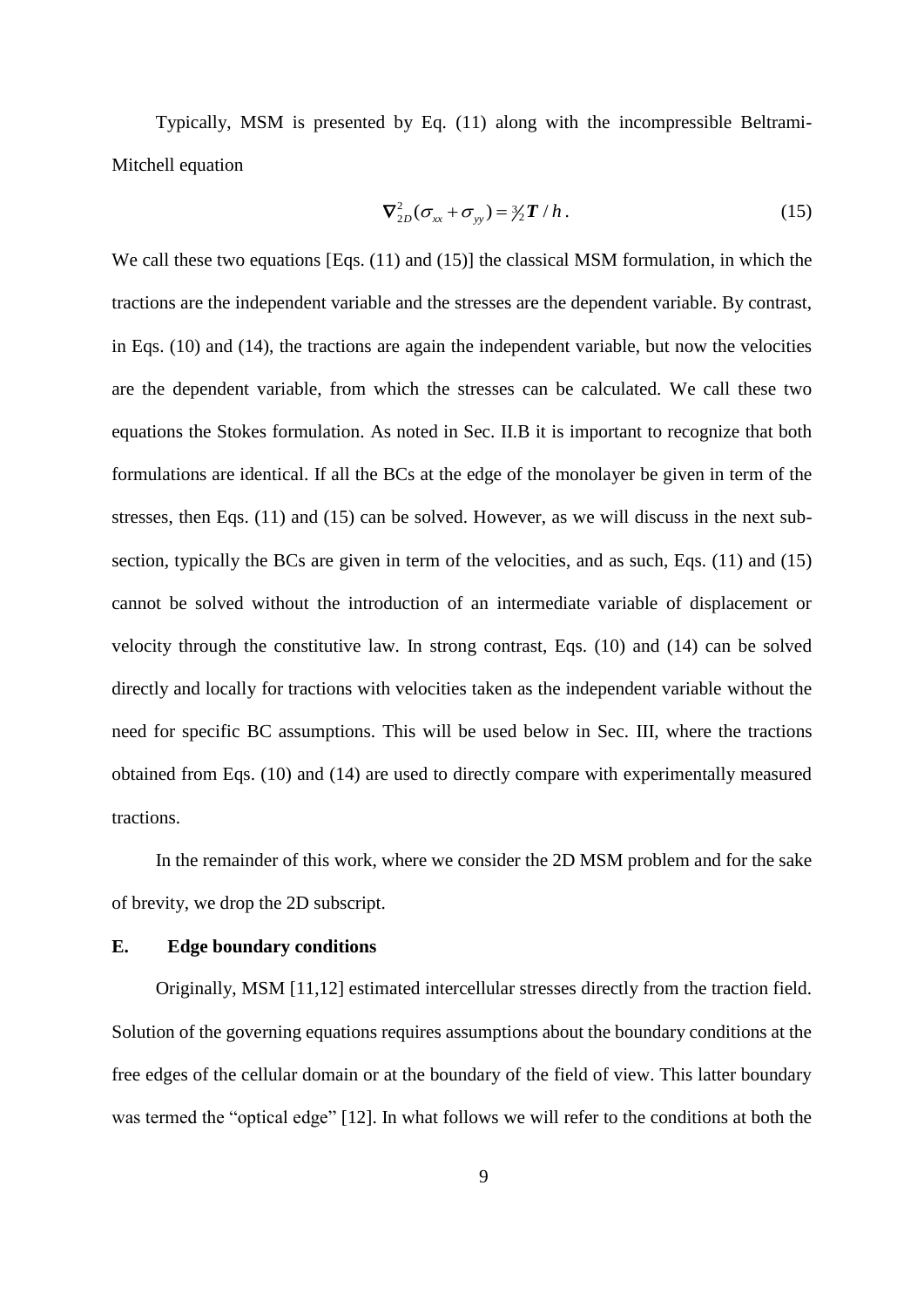free and optical edges as "edge conditions", to distinguish these from the 3D BCs at the top and bottom surfaces discussed in [Figure 1.](#page-4-1)

Here we revisit the question of what are the most appropriate edge conditions necessary for a computation of intercellular stresses. We begin with a short review of our previous discussion [12]. [Figure 2](#page-9-0) shows a schematic representation of an island of cells expanding into free space where four scenarios are considered. The island's boundary is given by a solid black line. The red circle represents an obstacle. Each square represents a possible field of view, and is color coded for four possible cases. In all cases, we assume velocities (or displacements) and tractions are accessible through measurement.



<span id="page-9-0"></span>Figure 2. Schematic of a cell island approaching an obstacle. The cell island is given by a solid black line. Different scenarios, where the cell island is imaged fully or partially, are color coded. See text for case 4 edge conditions.

Case 1 (dashed purple line). The entire island is imaged. In this situation, the edge conditions at the free edges are stress free:

$$
\boldsymbol{\sigma} \cdot \boldsymbol{n} = 0, \boldsymbol{\sigma} \cdot \boldsymbol{t} = 0. \tag{16}
$$

Case 2 (dashed-dotted green line). Only part of the island is imaged. For the free edges, the edge conditions are given by Eq. (16), as in Case 1. However, for the optical edges (at the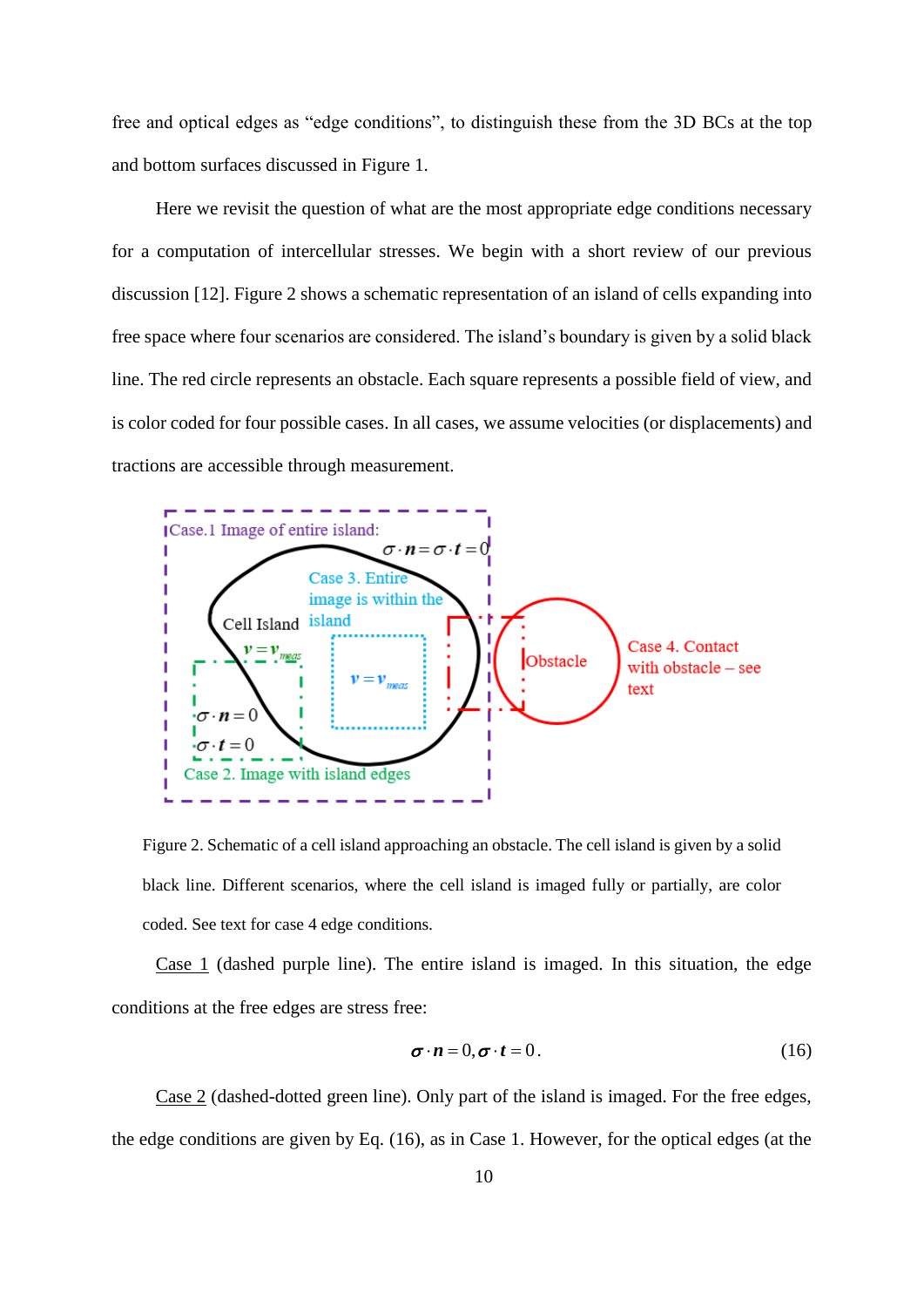boundaries of the field of view) an assumption must be made. Previously [12], we argued that at the "optical" boundaries the condition is zero normal flux and zero shear stress

$$
\mathbf{v} \cdot \mathbf{n} = 0, \boldsymbol{\sigma} \cdot \boldsymbol{t} = 0. \tag{17}
$$

Here we suggest that, instead of this ad hoc assumption, it be replaced by using additional measurements of velocities or displacements at the optical edge (e.g. with PIV) such that at the optical edge,

$$
\mathbf{v} = \mathbf{v}_{\text{meas}} \,. \tag{18}
$$

Other approaches are possible, including requiring zero tractions at the cell free boundary [23,24], with an apparent stress jump at the same boundary, the origins of which remain open.

Case 3 (dotted blue line) is solely determined by optical edges, for which Eq. (18) is the appropriate edge condition.

Case 4 (long-dashed dotted red line in [Figure 2\)](#page-9-0), when cells have contacted an obstacle. Here we must make a distinction between two kinds of obstacles, each of which as two limiting subtypes. The first is a physical obstacle. In this case, the first subtype is no-slip and no flux, for which, at the interface,

$$
v = 0. \tag{19}
$$

The second subtype is a pure slip (i.e. zero shear stress) with no flux, for which, again at the interface, the edge condition is

$$
\boldsymbol{\sigma} \cdot \boldsymbol{t} = 0, \boldsymbol{v} \cdot \boldsymbol{n} = 0. \tag{20}
$$

The other kind of obstacle is chemical, for example, the boundary between a region coated with collagen and region without. Here, the first subtype is where there are no cellular interactions outside the observed boundary of the island, for which the edge condition is stress-free [Eq. (16)]. The second subtype is where there may be cellular interactions and non-zero tractions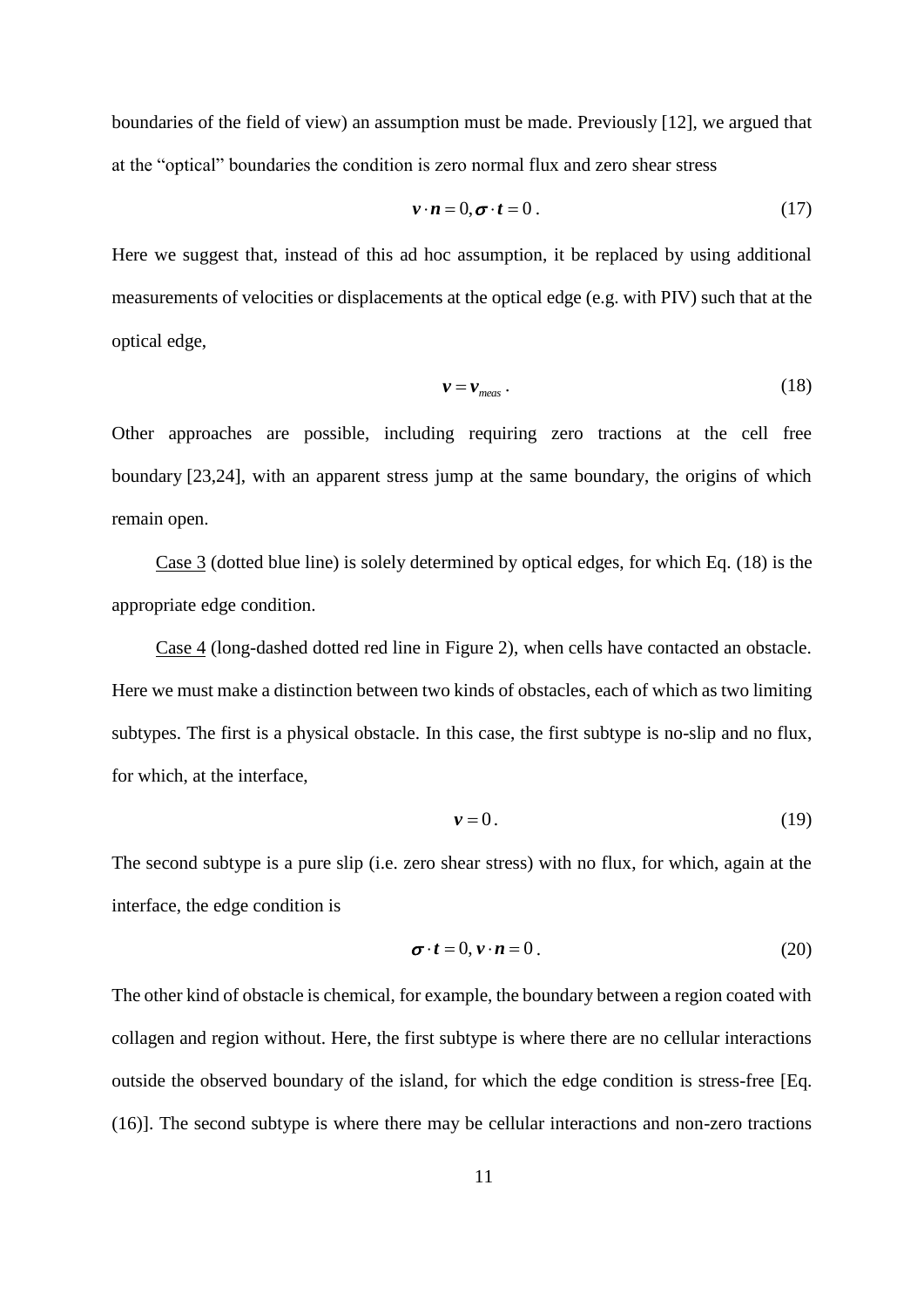outside the visible island. For example, the presence of protruding lamellipodia may exert tractions but may not be visible on a phase image. In this case, it is most appropriate to use zero normal velocity and zero stress [Eq.(20)]. Which condition is most befitting depends on the nature of the obstacle and demands attention to the biology of cell/ECM interactions.

Finally, we note the approach of two recent works [30,31]. These works differ from this one, whose starting point is a purely passive constitutive equation, in that their initial assumption was that the stress tensor included an active term [similar what will be discussed in Sec. [IV\]](#page-17-0). The inclusion of their stress term added an additional free parameter that could be determined by applying a tangential and two normal BCs at the free edge

$$
\boldsymbol{\sigma} \cdot \boldsymbol{t} = 0, \boldsymbol{\sigma} \cdot \boldsymbol{n} = 0, \boldsymbol{v} \cdot \boldsymbol{n} = 0. \tag{21}
$$

It should be noted that this approach worked in their quasi 1D geometry of a circular island. However, it remains to be seen if a single fitting parameter is suitable for arbitrary 2D geometries.

#### <span id="page-11-0"></span>**III. MSM VALIDATION**

This section is divided as follows. Sec. [III](#page-11-0)[.A](#page-11-1) discusses the inherent difficulties in validating MSM. Sec. [III.](#page-11-0)B presents our new approach, which bypasses all these difficulties and allows for validation. Sec. [III.](#page-11-0)[C](#page-13-0) gives a short review of the experimental results used in this work. In in Sec. [III.](#page-11-0)D we compare theory and experiments, and show that MSM is incomplete and requires further evaluation. The implications of which are given in Sec. [III.](#page-11-0)E.

### <span id="page-11-1"></span>**A. Difficulties in validating MSM**

A direct validation of MSM would require an independent experimental measurement of stresses, which is extremely difficult. In the Stokes formulation, an independent measurement of stress is no longer required, because the stresses follow directly from Eq. (4). Rather, the validation requires that both the tractions,  $T$ , and velocities,  $\nu$  (these will be denoted by  $T^{meas}$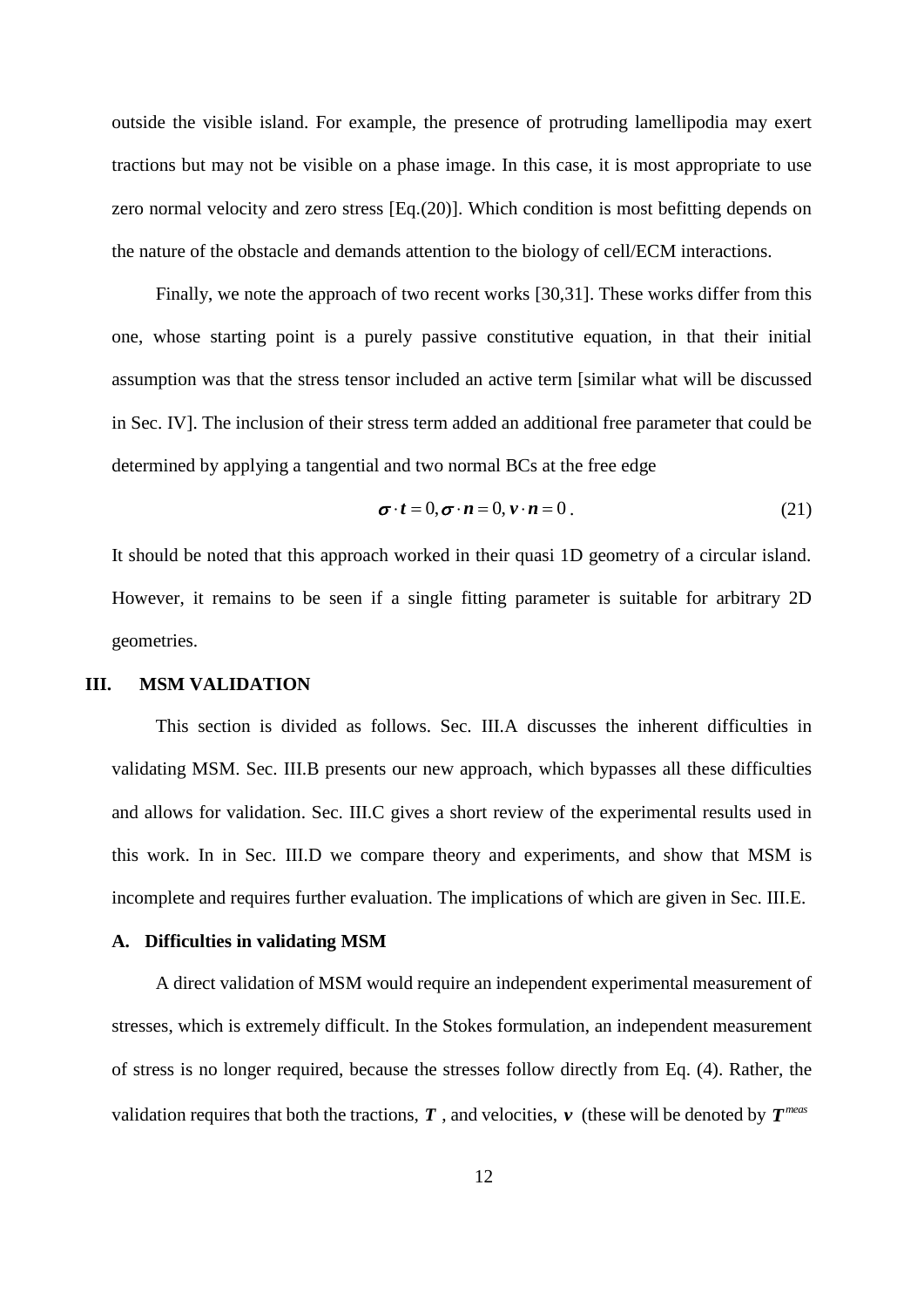and  $v^{meas}$ , respectively), be simultaneously measured. Fortunately, both are easily measured:  $T^{meas}$  by TFM [7–9] and  $v^{meas}$  by PIV, optical flow or other experimental methods.

For the Stokes approach, one end goal would be an analytical solution for the velocity given a traction field,  $v^{calc}(T)$ , in 2D or 3D, and comparing this with  $v^{meas}$ . However, this is not without difficulties. First, the governing equation [Eqs. (10) and (14)] are a set of coupled linear partial differential equations. Second, these equations are subject to varying types of BCs (see Sec. [II.](#page-3-0)[E\)](#page-8-0). Third, unless the geometry is extremely simple, an analytical solution is typically not possible, thus, necessitating numerical evaluation.

In this work, we suggest an alternative approach that negates the need for solving for  $v(T)$ . However, we did find two  $v(T)$  solutions: Appendix A provides a derivation of a 3D solution,  $v_{3D}(T)$ , for a monolayer where we assume that the monolayer is infinite in the x, y plane and solve the governing equation via a Fourier Transform. However, due to the complexity of the expressions in *k*-space, the final calculation requires numerical evaluation. Appendix B provides a derivation of the simpler 2D plane-stress problem, which is typically the most relevant for MSM, we calculated these inverse functions and give an exact solution for  $v_{2D}(T)$ .

### **B. Alternative approach to MSM**

Once more, the governing equations in 2D are

$$
\nabla \cdot \mathbf{v} = -p/2\mu \,,\tag{22}
$$

$$
-\frac{\lambda}{2}\nabla p + \mu \nabla^2 v = T/h. \tag{23}
$$

Inserting Eqs.  $(22)$  into Eq.  $(23)$  leads to  $[13]$ 

$$
\nabla^2 v + 3\nabla(\nabla \cdot v) = T / (\mu h) \equiv t . \tag{24}
$$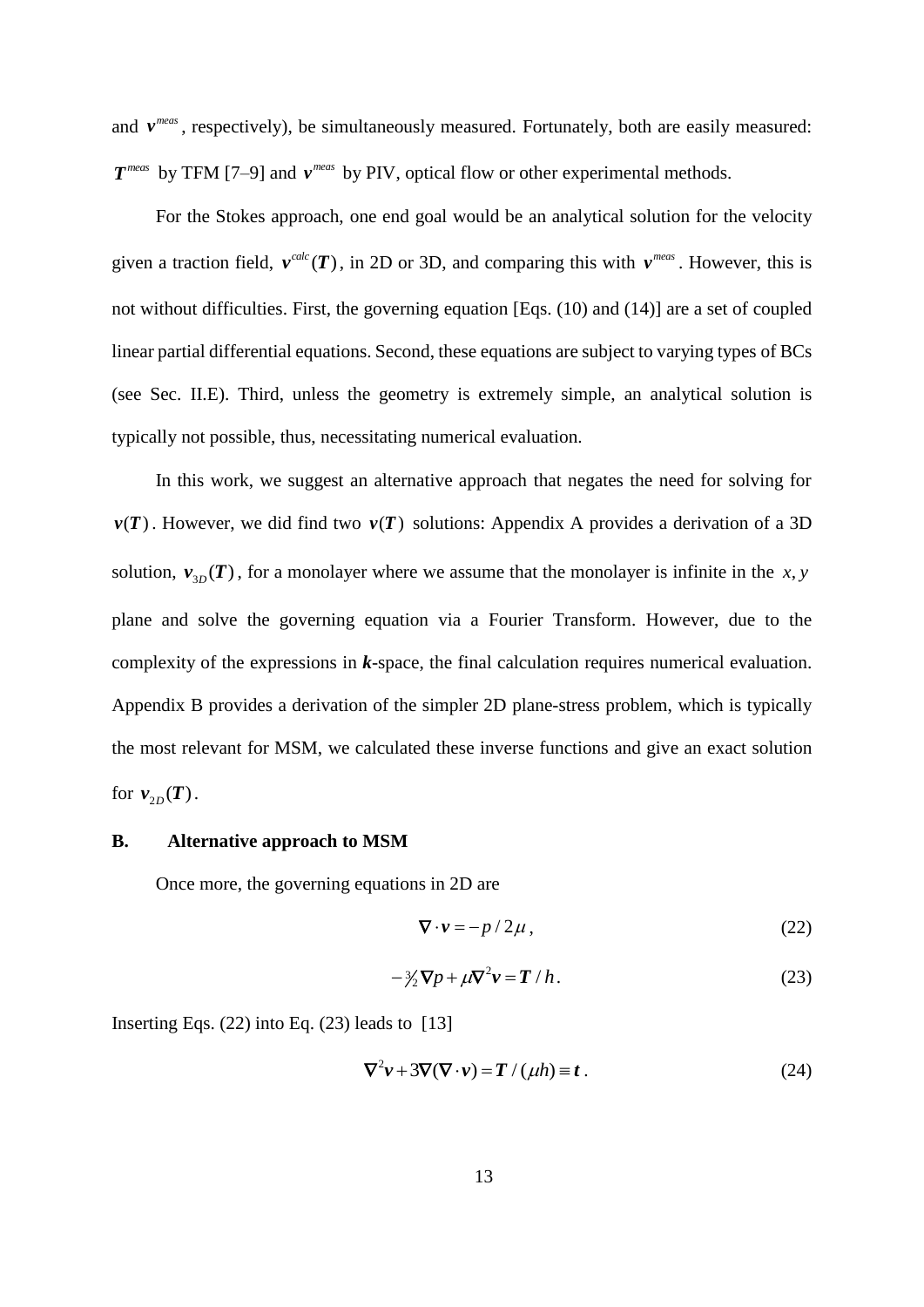In classical MSM [11,12,16–25,29],  $\sigma_{MSM}(T)$ , is calculated. In the Stokes formulation, Eq. (24), is solved for  $v(T)$  [and then  $\sigma_{\text{Stokes}}(T)$  is calculated via Eq. (4)]. As previously stated solving for  $v(T)$  is non-trivial.

These difficulties can be entirely circumvented. As  $T$  and  $\nu$  are both measured, an alternative approach is to solve for T given  $v$ ; denoted as  $T^{calc}(v)$ . Here, we compute the calculated tractions, denoted  $t^{calc} = T^{calc}(v^{meas}) / \mu h$  [Eq. (24)]. In contrast to  $v(T)$ , which is difficult and BC dependent, calculating  $t^{calc}(v)$  is simple; it is algebraic, and in-plane edge conditions are not needed. Also,  $\sigma_{\text{Stokes}}(\nu)$  stresses can be calculated directly (up to a normalization of  $\mu$ ) from the velocities from Eqs. (4) and (22).

We compared  $t^{calc}$  with  $T^{meas}$  based upon measurements from a previous work wherein  $v^{meas}$  and  $T^{meas}$  were obtained independently and concurrently in the same experiment [16].

### <span id="page-13-0"></span>**C. Experimental setup**

Briefly, cells were cultured until they were confluent in a confined region bounded by a barrier [16]. Subsequently, the barrier was lifted so that the monolayer could migrate into a cell-free space containing a circular obstacle into which the cells cannot migrate. The velocity field was measured by particle image velocimetry (PIV) [9] and the traction field was measured by TFM [8,9]. To smooth the spontaneous spatial fluctuations that are known to characterize collective cellular migration, velocity and traction fields were averaged over six identical experiments, and these fields were smoothed further using a Gaussian filter with a 2 pixel standard deviation [42,43].

The advancing monolayer encountered and then encompassed the circular obstacle [\(Figure 3a](#page-14-0)) [16]. The corresponding velocity components  $(v_x, v_y)$  around the circular obstacle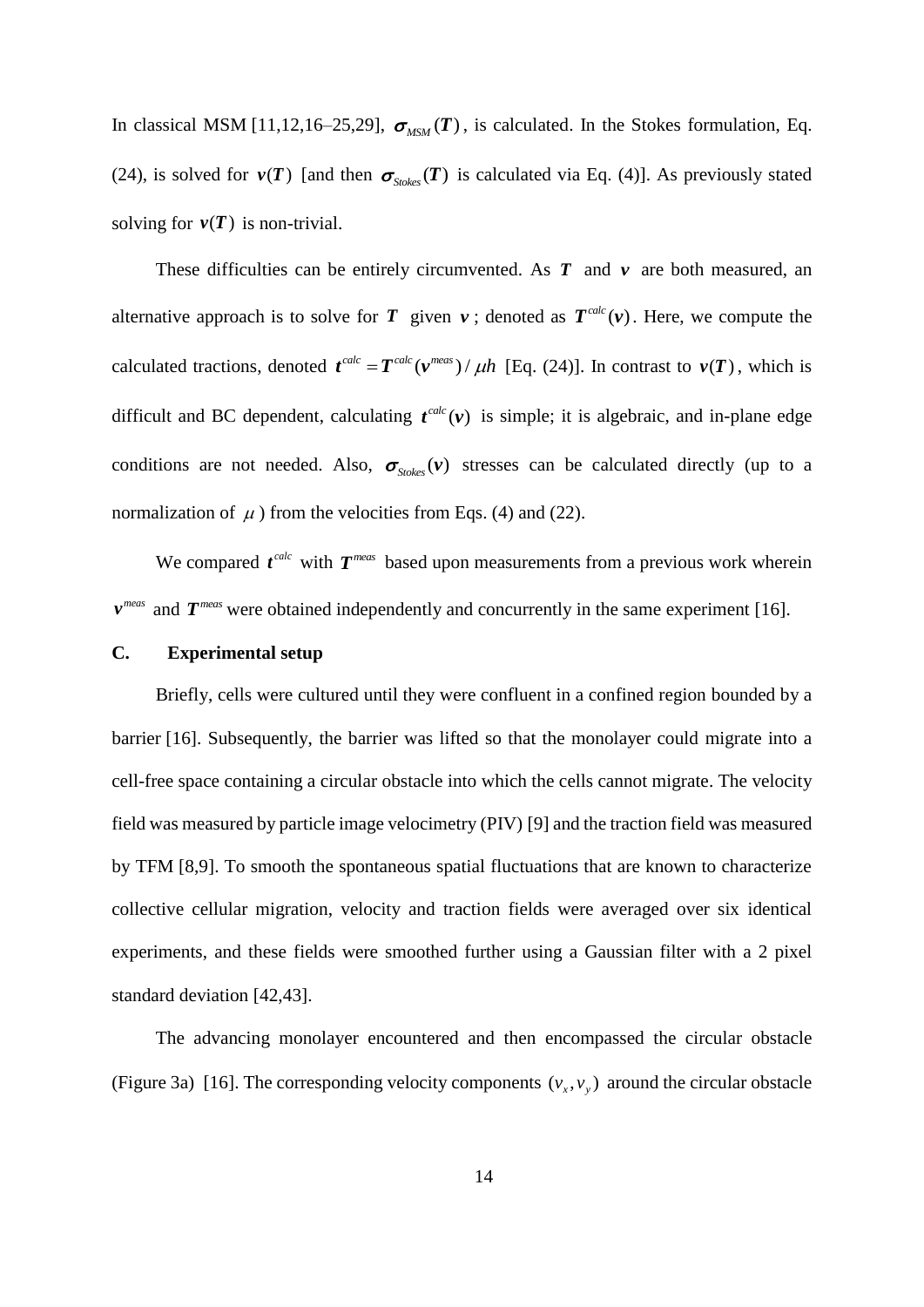resembles that of flow around a cylinder [14], in which case the flow field divides at an upstream stagnation point [\[Figure 3\(](#page-14-0)b), (c)].



<span id="page-14-0"></span>Figure 3. (a) Phase image of the migrating cells encompassing the obstacle. The field of view is 725x725  $\mu$ m<sup>2</sup>. Measured velocities (b)  $v_x$  and (c)  $v_y$  (color bar is in units of 10 [nm/s]). Raw data from Ref. [16].

## **D. Comparison of**  $T^{meas}$  **and**  $\mu$ **ht**<sup>calc</sup>

After applying the same Gaussian smoothing filter [42,43] to the measured *x*-component of traction  $T_x^{meas}$ , the heterogeneity and punctate nature of this field became apparent [Figure [4a](#page-15-0))]. The corresponding *x*-component of traction,  $\mu h t_x^{calc}$ , is also heterogeneous, but more highly punctate due to its origin in the derivatives of the velocity field [\[Figure 4\(](#page-15-0)b)]. The values chosen for the height and viscosity are discussed below (see Sec. [IV.](#page-17-0)[A.](#page-18-0) and Appendix C). A pixel-by-pixel scatter plot of these two traction fields, reveals that the peak of  $T_{x}^{meas}$  is centered around 4 *Pa* while that of  $\mu h t_{x}^{calc}$  is centered around zero [\(Figure 5\)](#page-16-0). This difference can also be seen in [Figure 4\(](#page-15-0)d) and (e) which show the heat maps of  $|T^{meas}|$  and  $| \mu h t^{calc}|$ , respectively, as well as their vector fields. It is evident that  $T^{meas}$  [\[Figure 4\(](#page-15-0)d)] appears to be dominated by the *x*-component,  $T_x^{\text{meas}}$ , and is pulling away from the free edge [9,16],  $\mu h t^{\text{calc}}$  [\[Figure 4\(](#page-15-0)e)] appears to lack a distinct direction and is diffuse. To quantify the degree of correlation, we computed the Pearson correlation coefficient between  $T_x^{meas}$  and  $t_x^{calc}$  $t_x^{calc}$ , given by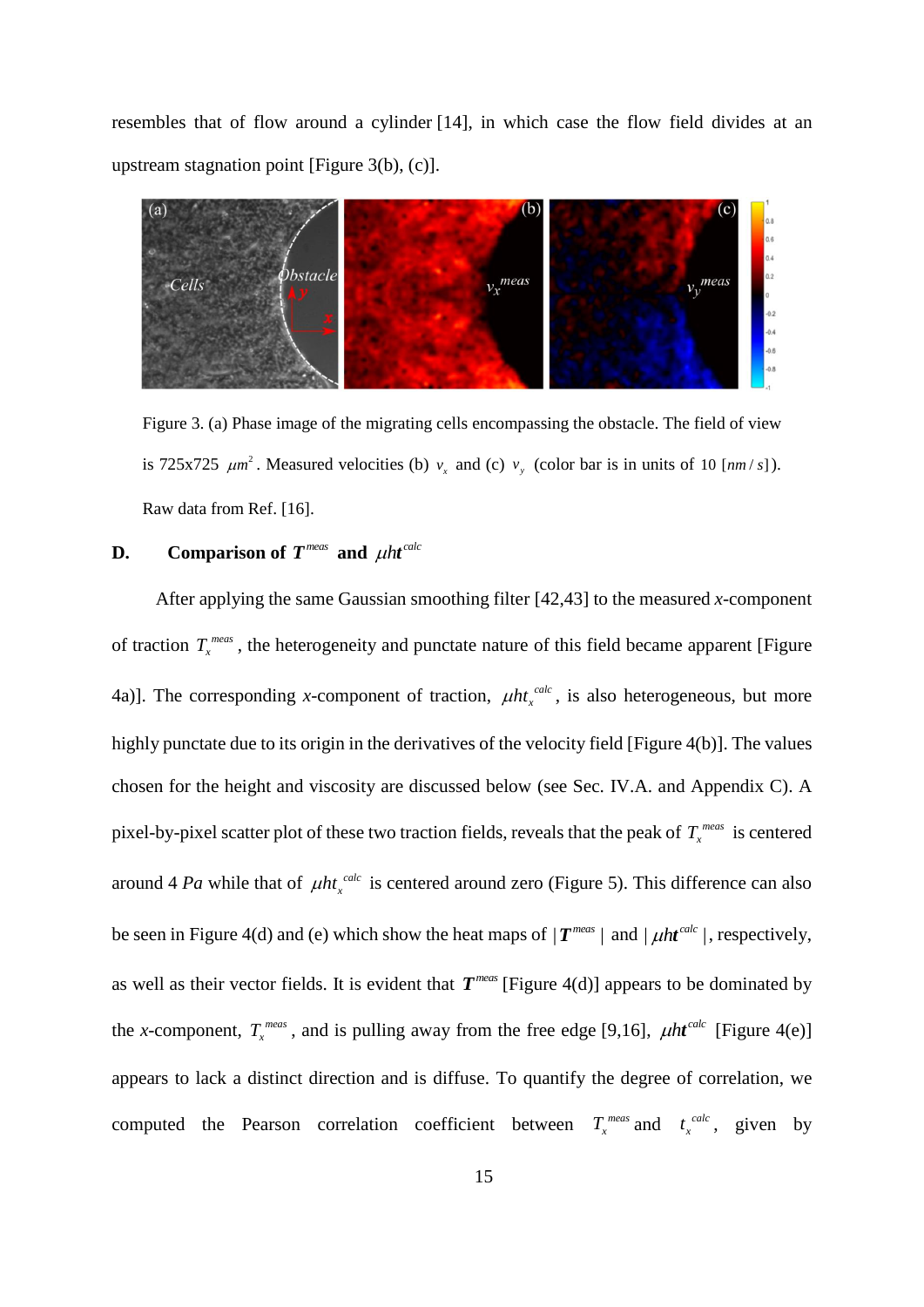$\rho_x = \text{cov}(T_x^{meas}, t_x^{calc})/[\text{std}(T_x^{meas}) \text{std}(t_x^{calc})]$ . This is the covariance of the measured and calculated tractions divided by their respective standard deviations, and is therefore dimensionless and independent of  $\mu h$ . The calculated correlation coefficients are  $\rho_x = -0.022$ and  $\rho_y = -0.012$  indicating little correlation (the *y*-component data are given in the Supplementary Material [41]). To ensure that the lack of correlation is not due to the ensemble average or the effect of the interaction with the obstacle we also compared the measured and calculated tractions from a single (non-averaged) dataset pre- and post-interaction with the obstacle [41]. Tractions for these datasets were also uncorrelated.



<span id="page-15-0"></span>Figure 4.(a) Measured tractions  $T_x^{\text{meas}}[Pa]$  used in Ref. [16]. (b) Calculated tractions  $\mu h t_x^{calc}[Pa]$  with  $h = 5\mu m$ , and  $\mu = 23kPa \cdot s$ . (c) The active force density,  $hF_x^{active} = T_x^{meas} - \mu h t_x^{meas}$  [see Eq. (28) below]. (d)-(f) A zoomed view of the marked green box from panel (c), showing (d)  $T^{meas}$  [*Pa*], (e)  $\mu h t^{calc}$  [*Pa*] and (f)  $\mu F^{active}$  [*Pa*]. The green arrows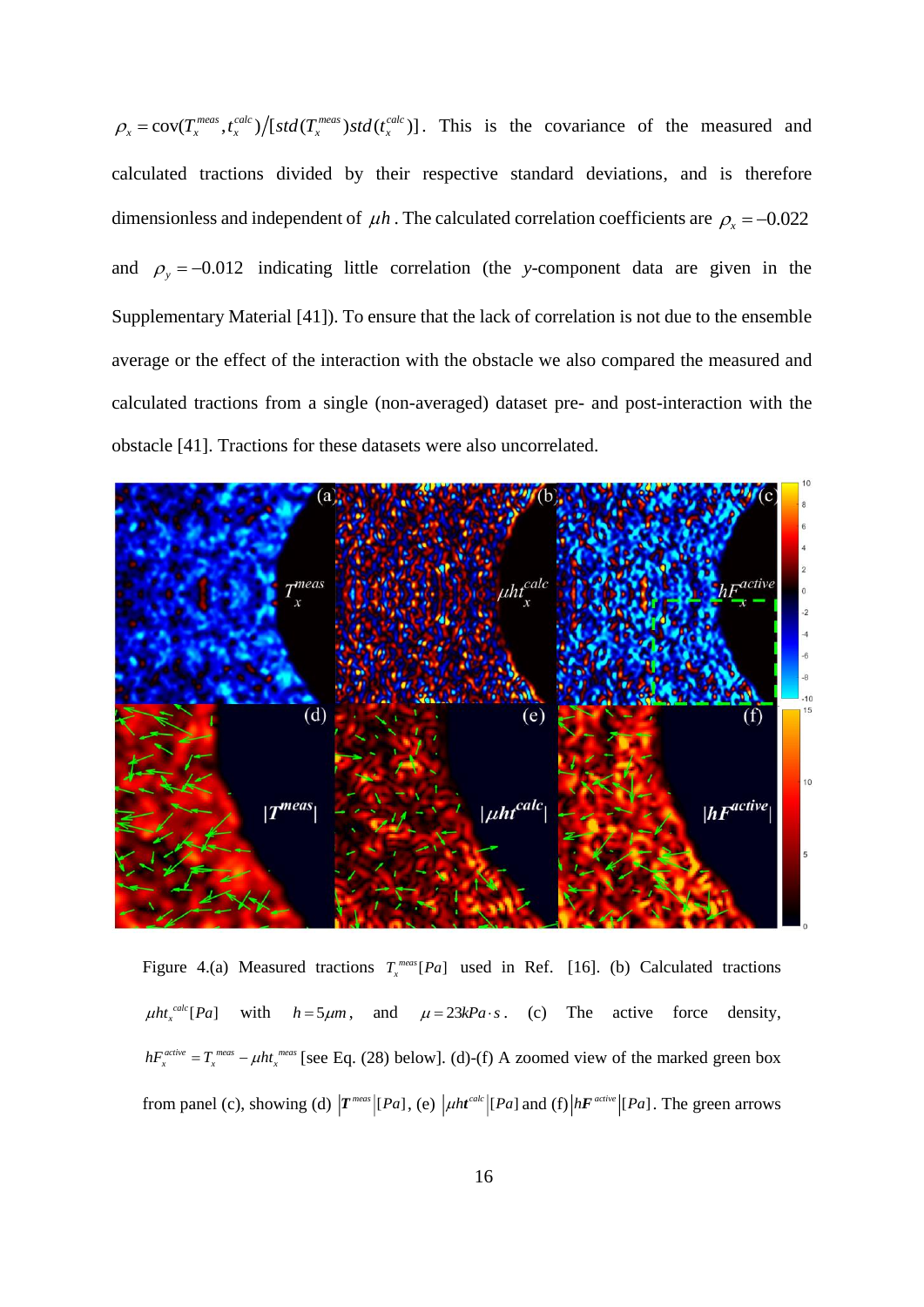show the direction of each respective vector of (d)-(f) where the lengths of the arrows are proportional to the magnitude.



<span id="page-16-0"></span>Figure 5. Scatter plot of  $T_x^{meas}$  [Pa] versus  $\mu h t_x^{calc}$  [Pa]. The color bar is proportional to the count density.

### **E. Implications for MSM**

Until now, the foundations of  $\sigma_{MSM}(T)$  have not been verified experimentally because there are no independent measurements of stress. On the other hand, MSM can be tested for internal consistency by a specific comparison of  $T^{meas}$  and  $T^{calc}(v^{meas})$ . Here we have done that. Our finding of a lack of correlation between  $T^{meas}$  and  $T^{calc}(v^{meas})$  [or  $t^{calc}(v)$ ] necessarily implies  $\sigma_{\text{Stokes}}(T^{\text{calc}}(\nu^{\text{meas}})) \neq \sigma_{\text{MSM}}(T^{\text{meas}})$ . In words, intercellular stresses computed from measured tractions are not the same as intercellular stresses computed from the measured velocity field. This implies that any passive linear formulation, including MSM, is an incomplete formulation.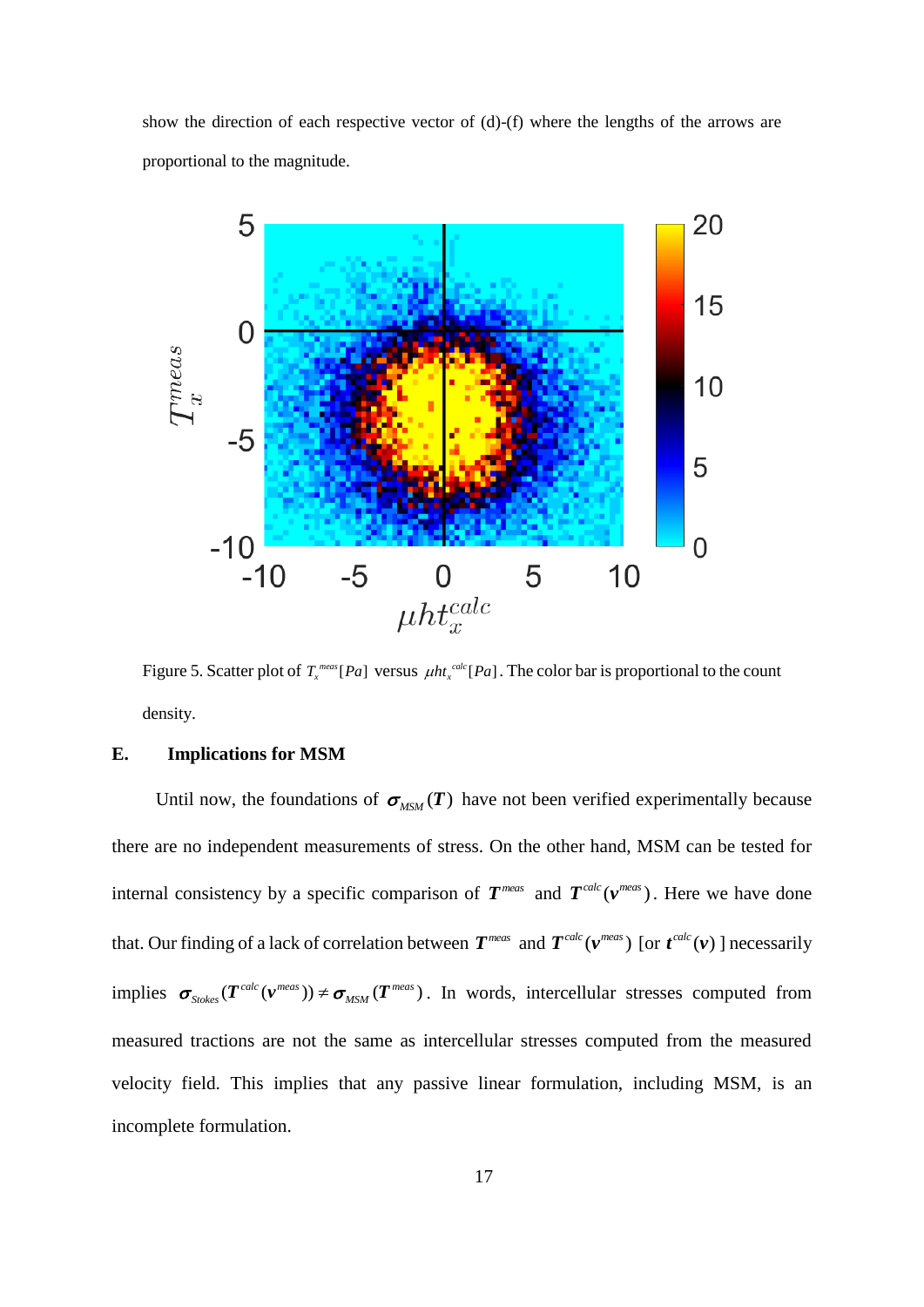We point out, that by contrast to the 2D situation, stress recovery using MSM in 1D is straightforward and unambiguous, and a constitutive law is not required. For example, a simple balance of forces requires that stresses in the *x* direction,  $\sigma_{xx} = h^{-1} \int T_x dx$ . This approach has been successfully used to calculate 1D stresses [9,17,19,20,26–28,30,31] in cases where the symmetry of the geometry (planar or circular) allows, through averaging, a reduction to 1D.

More complex geometries require solutions in 2D and the need for compatibility equations arising from a constitutive law. For example, Zimmerman et al [21] recently suggested that perhaps stress recovery was method-independent. In that work [21], they compared 2D stresses recovered from 2D tractions using MSM versus the stresses recovered using the molecular dynamic simulation method of Hardy [44]. Heat maps of recovered stresses in that report [21] show close agreement between the two methods at longer length scales, supporting their claim that stress recovery is method-independent, but at shorter length scales indicate discrepancies that approach 400%. At this scale intercellular stress recovery is strongly method-dependent, and as such, the issue of intercellular stress recovery remains open.

### <span id="page-17-0"></span>**IV. RESOLVING THE MSM PARADOX**

The main finding of this work is that tractions calculated from the measured velocity field,  $T^{calc}(\mathbf{v}^{meas})$ , do not correspond to tractions that are measured directly,  $T^{meas}$ . Hence, the underlying assumptions of MSM require reevaluation. Namely, the constitutive equation must be modified. There are three natural candidates: a linear visco-elastic rheology, a non-linear rheology (visco-elastic or otherwise), or an active rheology.

Linear visco-elastic approaches have been adopted in various biological systems (cell aggregate under aspiration [38], cell aggregate spreading [45], single cell twisting via magnetic tweezers [46,47]. However, to the best of our knowledge, such modeling has not been attempted on monolayers. This approach should be considered in future works on monolayer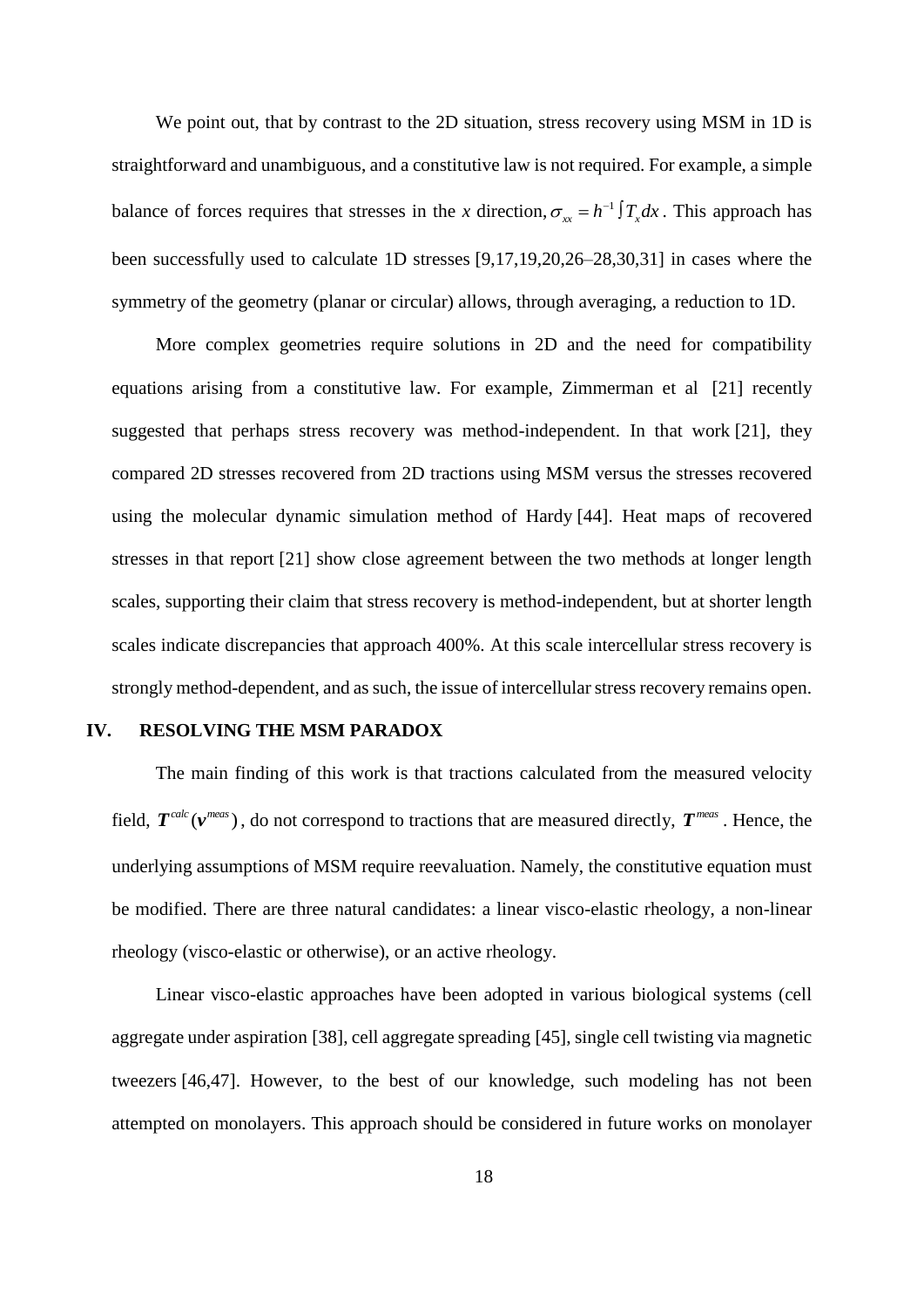dynamics. This statement, of future consideration, also holds for the even more difficult nonlinear rheologies.

Here, we consider the last of these candidates – active rheology. We do this because currently this is the most favored approach in investigating monolayers dynamics [10,17,19– 21,26–31] and there is some experimental evidence supporting this approach. Below, we show a new relation for the behavior of active stresses that can be derived from Newton's law and requires a minimal amount of assumptions.

### <span id="page-18-0"></span>**A. Active stresses as a resolution**

Previous works [10,17,19–21,26–31] considered the possibility that the stress tensor additively comprises both a passive,  $\sigma^p$ , and active,  $\sigma^a$ , term, such that

$$
\boldsymbol{\sigma} = \boldsymbol{\sigma}^p + \boldsymbol{\sigma}^a. \tag{25}
$$

It is then assumed that  $[10,17,19-21,26-31]$ , the passive term is either an elastic solid [Eq. (2) ] or viscous fluid [Eq. (4)]. To the extent that the velocities are representative of the motion of the composite monolayer, we insert  $\sigma^p = \sigma^{viscous}$  and Eq. (25) into Newton's law [Eq.(11)]

$$
\nabla \cdot (\boldsymbol{\sigma}^a + \boldsymbol{\sigma}^p) = \boldsymbol{T} / h. \tag{26}
$$

The active force density, denoted  $F^{active}$ , is defined as

.

$$
\boldsymbol{F}^{active} = \nabla \cdot \boldsymbol{\sigma}^a. \tag{27}
$$

From Eqs. (4),(26) and (27) we have  $\boldsymbol{F}^{active}$  explicitly in terms of measured quantities:

$$
hF^{active} = T^{meas} - \mu h t^{calc}
$$
  
=  $T^{meas} - \mu h [\nabla^2 \mathbf{v}^{meas} + 3\nabla (\nabla \cdot \mathbf{v}^{meas})]$ 

 $F<sup>active</sup>$  includes not only the tractions and velocities, but also the height h and the viscosity  $\mu$ . It follows from Eq. (28) that in the limit of low viscosity  $F^{active}$  is dominated by the tractions  $T^{meas}$  , whereas in the limit of high viscosity  $F^{active}$  is dominated by passive component  $\mu h t^{meas}$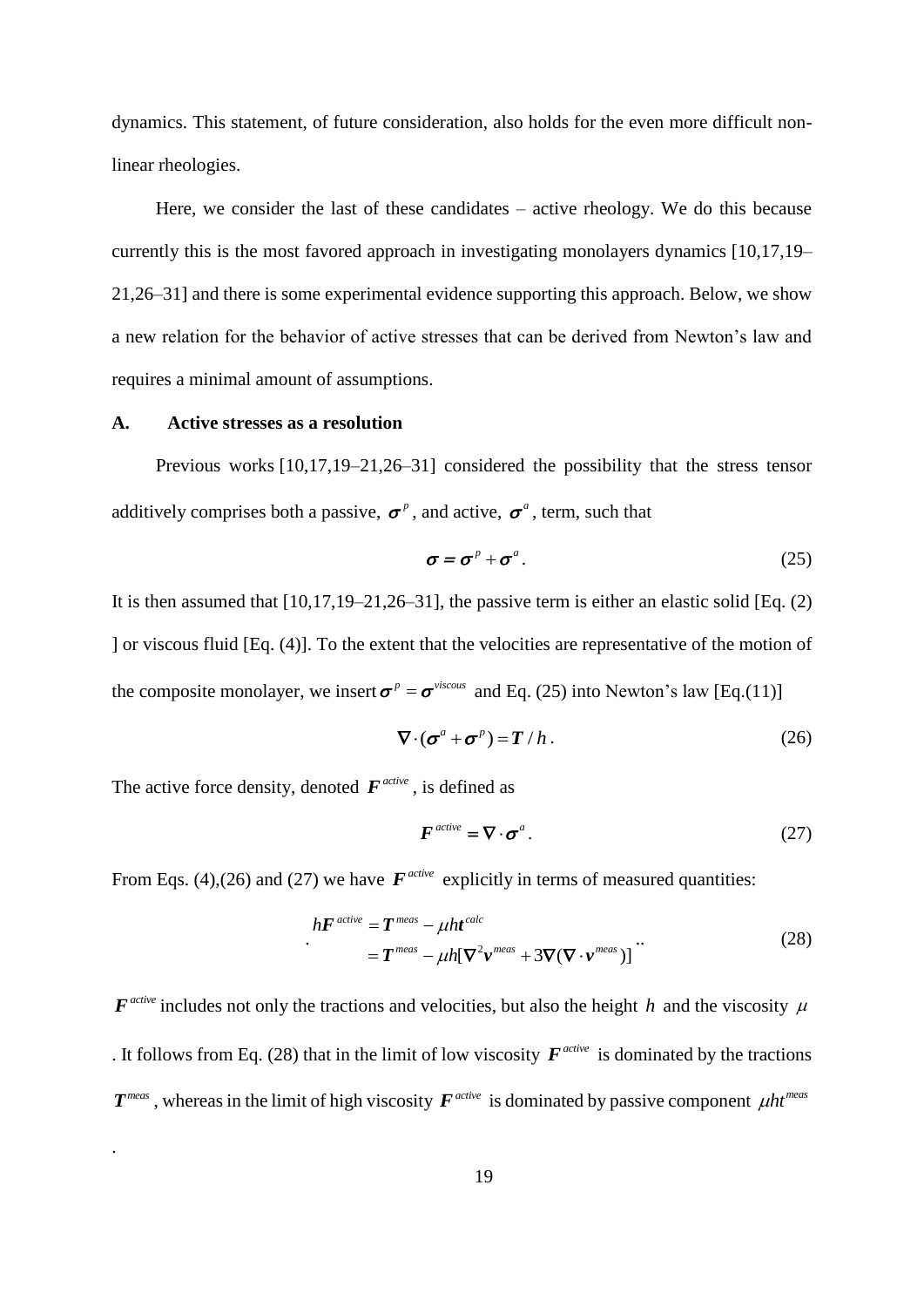Note that while h may be estimated accurately [9,10,18], the same is not true for  $\mu$ . Appendix C shows a number of estimates using different methods [41]. Here we illustrate  $F_x^{active}$  for the case where  $h = 5 \mu m$  and  $\mu = 23kPa \cdot s$ , the latter being our best estimate resting on the fewest assumptions, and also falling in an intermediate range such that the contributions of both  $T^{meas}$  and  $\mu$ ht<sup>meas</sup> can both be seen [\[Figure 4\(](#page-15-0)c)]. For these values, and for the data set described above, we used Eq.  $(28)$  to compute  $hF_r^{active}$  $hF<sub>x</sub><sup>active</sup>$  [\[Figure 4\(](#page-15-0)c)], which shows clear contributions from both the traction term [\[Figure 4\(](#page-15-0)a)] and the passive velocity terms [\[Figure](#page-15-0)  [4\(](#page-15-0)b)]. For example, it can be observed that  $hF_r^{active}$  $hF_x^{active}$  is similar to  $T_x^{meas}$  in that the tractions at the free edge are largely pointing away from the obstacle [\[Figure 4\(](#page-15-0)a)], as was previously shown [9]. Similarly, there is fine scale structure in  $hF_r^{active}$  $hF<sub>x</sub><sup>active</sup>$  which reflects its origin in the passive component [\[Figure 4\(](#page-15-0)b)]. [Figure 4\(](#page-15-0)f) is a vector map showing the directions  $\boldsymbol{F}^{active}$ where the length of the arrows are proportional to  $|F^{active}|$ . Note that the active forces are largely pointing away from the obstacle, similar to the tractions, as was shown in [9,16].

## **B. Origin of active stresses**

Recent experiments have confirmed the existence of active forces in epithelial monolayers. For example, in Ref. [26] it was found that stresses are linearly associated with strains but with a nonzero offset, expressed as  $\sigma = E\varepsilon + \sigma^a$ . This is interpreted as reflecting an active component in both the modulus and the offset [26] and supports the active rheology suggested by Eq. (25). Two recent works also used Eq. (25) in their derivations to explain wetting [31] and fingering instabilities [30] observed in epithelial monolayers. However, they didn't consider the question of whether or not that the passive formulation is incomplete.

With respect to the origin of active forces, velocities, and tractions, several previous works have suggested possible phenomenological forms for the active stress [10]. These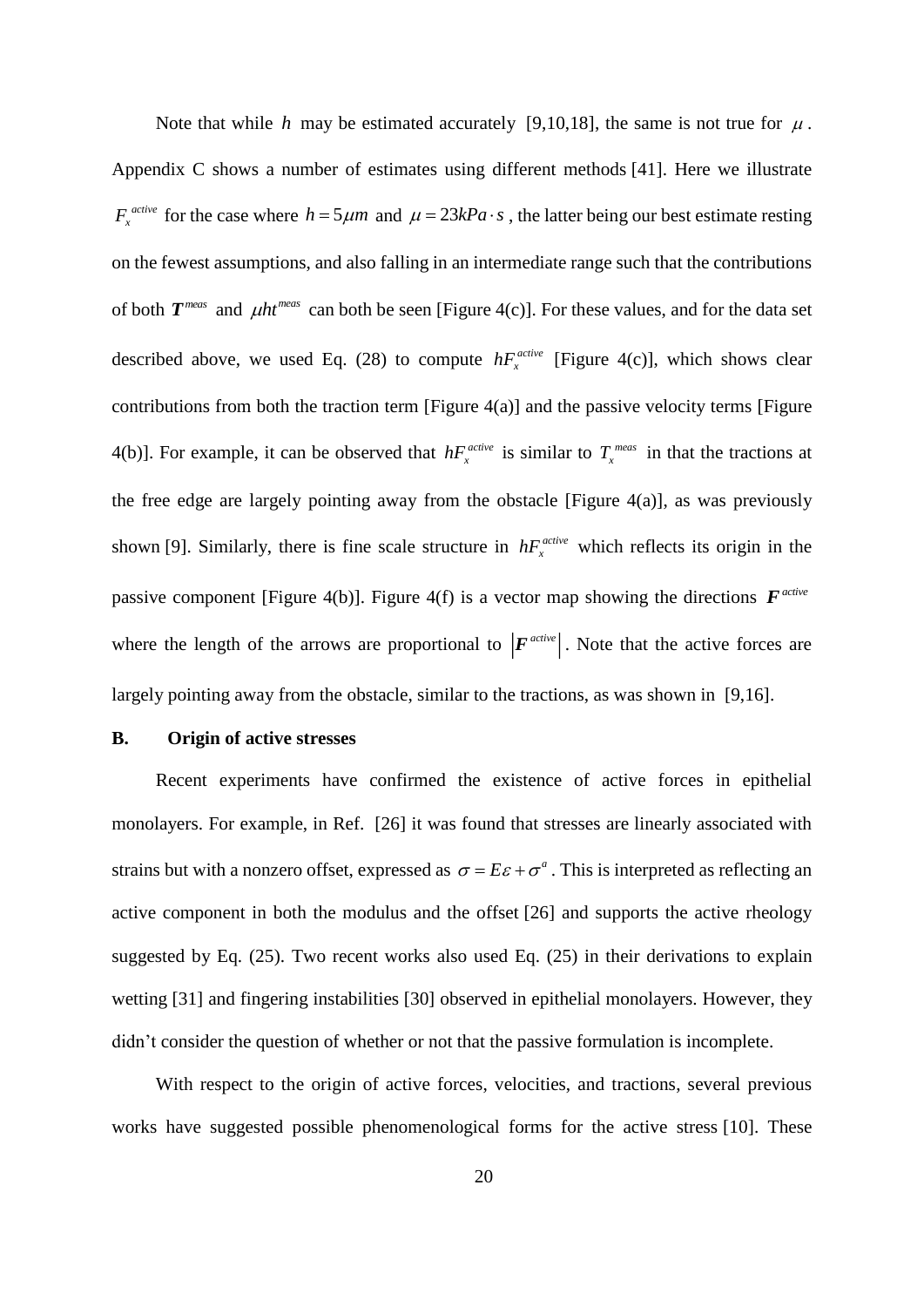potential origins of  $F^{active}$  differ substantially in the literature. Some works suggest the origin is in the concentration of active contractile units [19,20] while other suggests in-plane cell polarization [19,20,29–31,48], non-zero tension [26], cell division [26,35]. Importantly, without a compatibility equation for  $\sigma^a$ , integrating Eq. (28) to calculate  $\sigma^a$ , and thus the total stress,  $\sigma$ , is not possible. The current state of knowledge regarding  $F^{active}$  is inconclusive as to which of the above models is most appropriate [10]. Nevertheless, Eq. (28) describing the active stress is derived from Newton's laws, with a minimal number of embedded assumptions, and must be satisfied.

### <span id="page-20-0"></span>**V. CONCLUSIONS**

We have shown that, based on a linear passive constitutive law (either elastic or viscous), tractions computed from the measured velocity field are uncorrelated with measured tractions. This implies that MSM as a method is incomplete and requires further evaluation. We suggest that intercellular active stresses may resolve this inconsistency, but that if the active stresses are not derivable from a constitutive law, then it may not be possible to explicitly compute intercellular stresses. However, we do give an explicit expression [Eq.(28)] for the active force density as a function of the measured tractions and velocities. Regardless of the proposed origin of the active stresses, this condition, derived from Newton's 2nd law, must be satisfied.

## **ACKNOWLEDGMENTS**

We thank Dr. Jae Hun Kim for generously providing us with the raw experimental data used in Ref. [16], and used in this work. We also thank Dr. Bo Lan for helpful discussions. This work was supported by National Institutes of Health (NIH) Grants U01CA202123, PO1HL120839 and T32HL007118.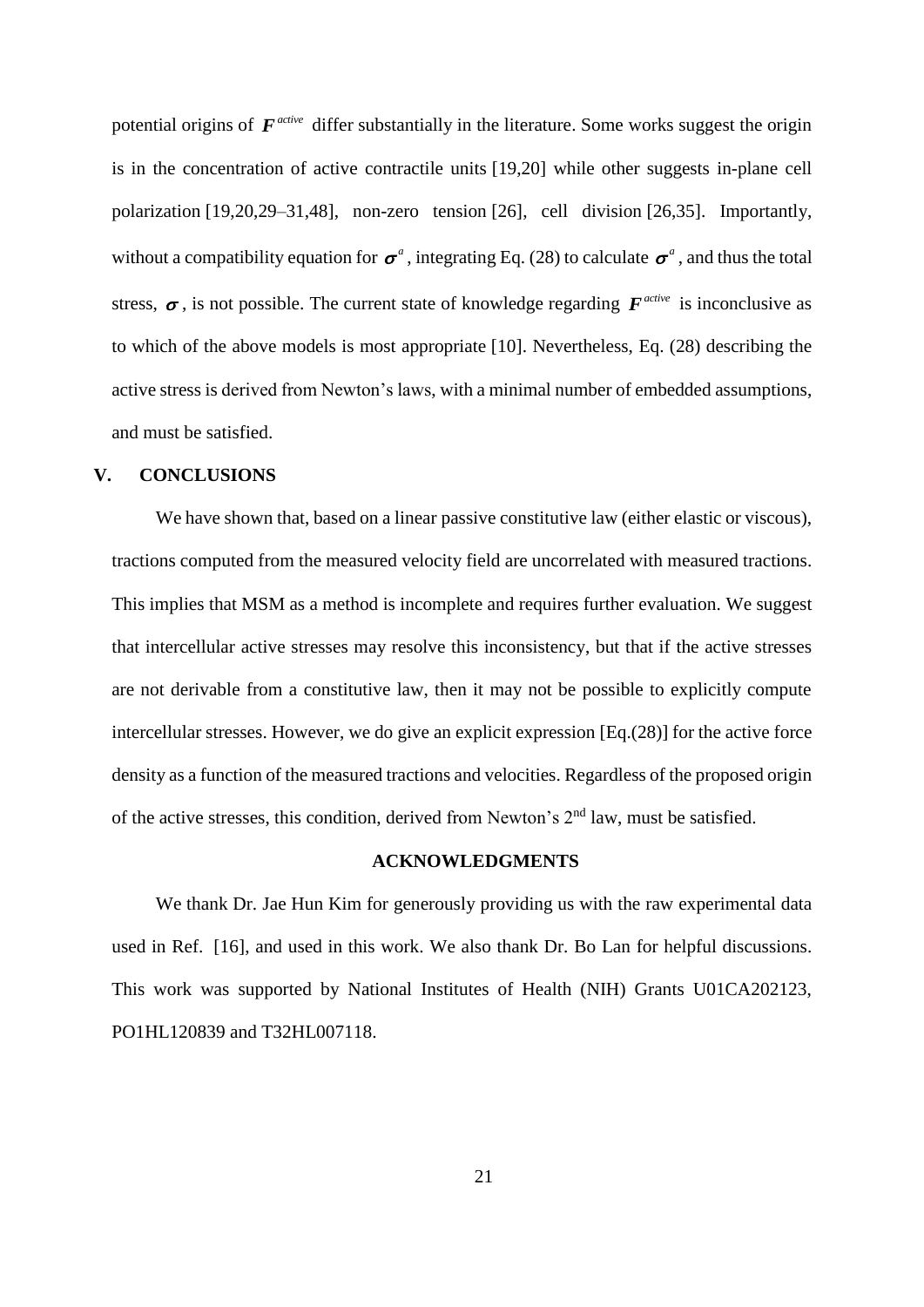### **APPENDIX** A: 3D SOLUTION FOR  $v(T)$

### **A. Governing equations in real space**

In 3D, the governing Stokes equations for an incompressible fluid of uniform density are

$$
\nabla \cdot \mathbf{v} = 0, \tag{29}
$$

$$
-\nabla p + \mu \nabla^2 \mathbf{v} = 0,\tag{30}
$$

where  $v = (v_x, v_y, v_z)^T$  is the 3D velocity vector in Cartesian coordinates and p is the pressure[\[Figure 1](#page-4-1) (a)]. Equations (29) and (30) express conservation of mass and force balance, respectively.

For boundary conditions, we take the top (apical) surface,  $z = h$ , to be stress free  $(\boldsymbol{\sigma} \cdot \boldsymbol{n} = 0)$  [\[Figure 1\(](#page-4-1)b)]:

$$
\mu(v_{x,z} + v_{z,x})\Big|_{z=h} = 0, \tag{31}
$$

$$
\mu(v_{y,z} + v_{z,y})\Big|_{z=h} = 0, \tag{32}
$$

$$
(2\mu v_{z,z} - p)\Big|_{z=h} = 0.
$$
\n(33)

The comma subscript denotes partial differentiation. Note that we assume the film height to change only slowly ( $\nabla h \ll 1$ ) such that curvatures terms are negligible [49–51]. At the bottom (basal) surface that is in contact with the substrate,  $z = 0$ , the shear stress must be balanced by the tractions, and we take zero normal flux:

$$
v_{x,z}\Big|_{z=0} = T_x / \mu \quad , \tag{34}
$$

$$
v_{y,z}\Big|_{z=0} = T_y / \mu \,, \tag{35}
$$

$$
v_z\big|_{z=0} = 0. \tag{36}
$$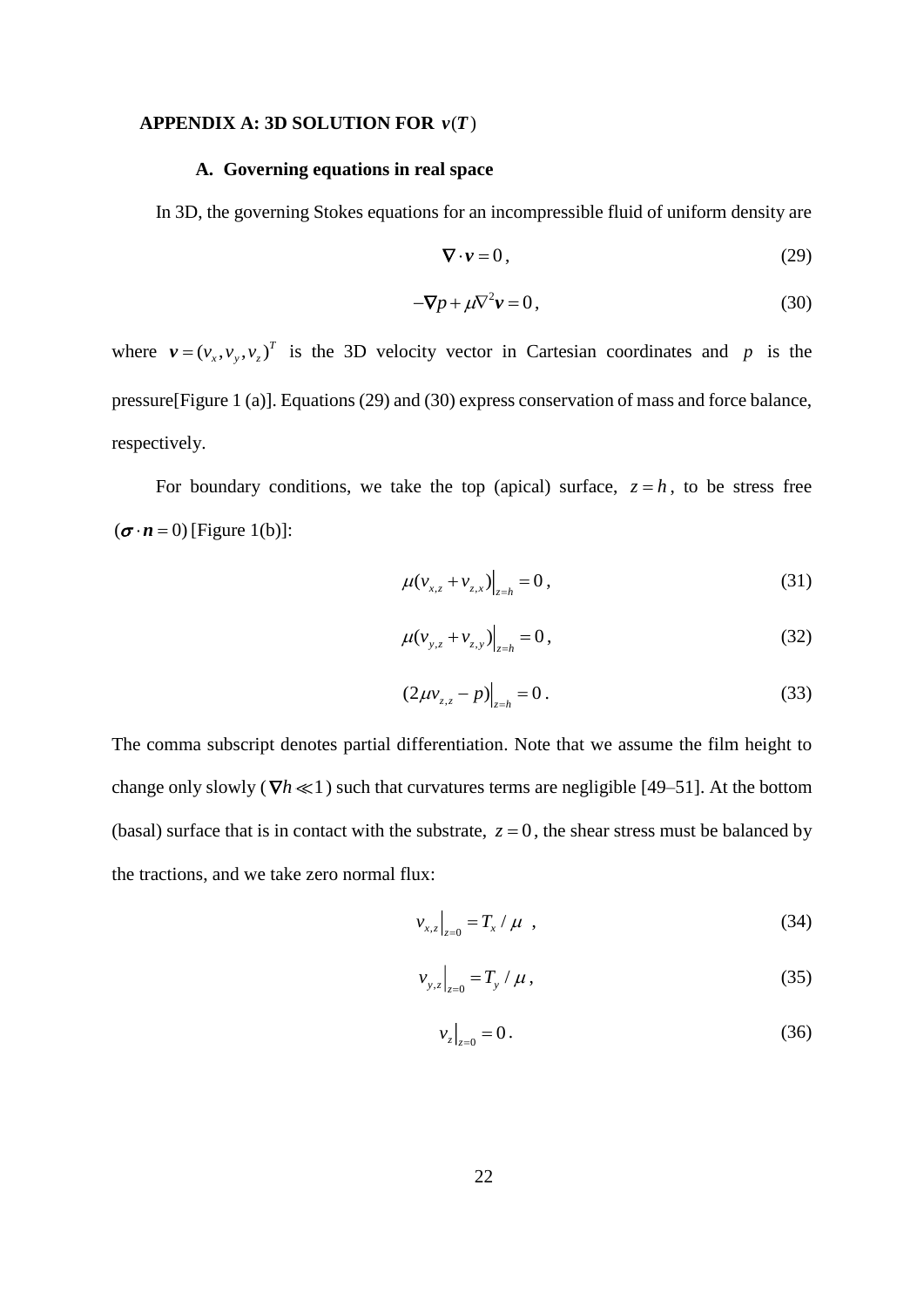## **B. Governing equations in** *k* **space**

The form of Eqs. (29)-(36) suggests using 2 dimensional Fourier transforms, defined for any function  $f(\mathbf{r})$  by  $\tilde{f}(\mathbf{k}) = \int d^2r f(\mathbf{r})e^{-i\mathbf{k}\cdot\mathbf{r}}$ , integrated over the plane. Here  $\mathbf{r} = (x, y)^T$ , the wave vector  $\mathbf{k} = (\alpha, \beta)^T$ ,  $k = |\mathbf{k}|$ ,  $r = |\mathbf{r}|$  and  $i = \sqrt{-1}$  is the imaginary unit. With this notation, Eqs. (29)-(36) transform to

$$
i\alpha \tilde{v}_x + i\beta \tilde{v}_y + \tilde{v}_{z,z} = 0, \qquad (37)
$$

$$
-i\alpha \tilde{p} + \mu(\tilde{v}_{x,zz} - k^2 \tilde{v}_x) = 0, \qquad (38)
$$

$$
-i\beta \tilde{p} + \mu(\tilde{v}_{y,zz} - k^2 \tilde{v}_y) = 0, \qquad (39)
$$

$$
-\tilde{p}_{z} + \mu(\tilde{v}_{z,zz} - k^2 \tilde{v}_z) = 0.
$$
\n(40)

Note that this approach to solving the field equations is exactly the same as that used in Ref. [9], albeit with different top and bottom boundary conditions. In the current application, the transformed stress-free boundary conditions are given by, for the top surface

$$
\left(\tilde{v}_{x,z} + i\alpha \tilde{v}_z\right)\Big|_{z=h} = 0\,,\tag{41}
$$

$$
(\tilde{\nu}_{y,z} + i\beta \tilde{\nu}_z)\Big|_{z=h} = 0, \tag{42}
$$

$$
(2\mu\tilde{v}_{z,z}-\tilde{p})\Big|_{z=h}=0\,,\tag{43}
$$

and for the tractions and homogeneous flux at the bottom

$$
\tilde{v}_{x,z}\big|_{z=0} = \tilde{T}_x / \mu \,, \tag{44}
$$

$$
\tilde{\nu}_{y,z}\Big|_{z=0} = \tilde{T}_y / \mu, \qquad (45)
$$

$$
\tilde{v}_z\big|_{z=0} = 0.\tag{46}
$$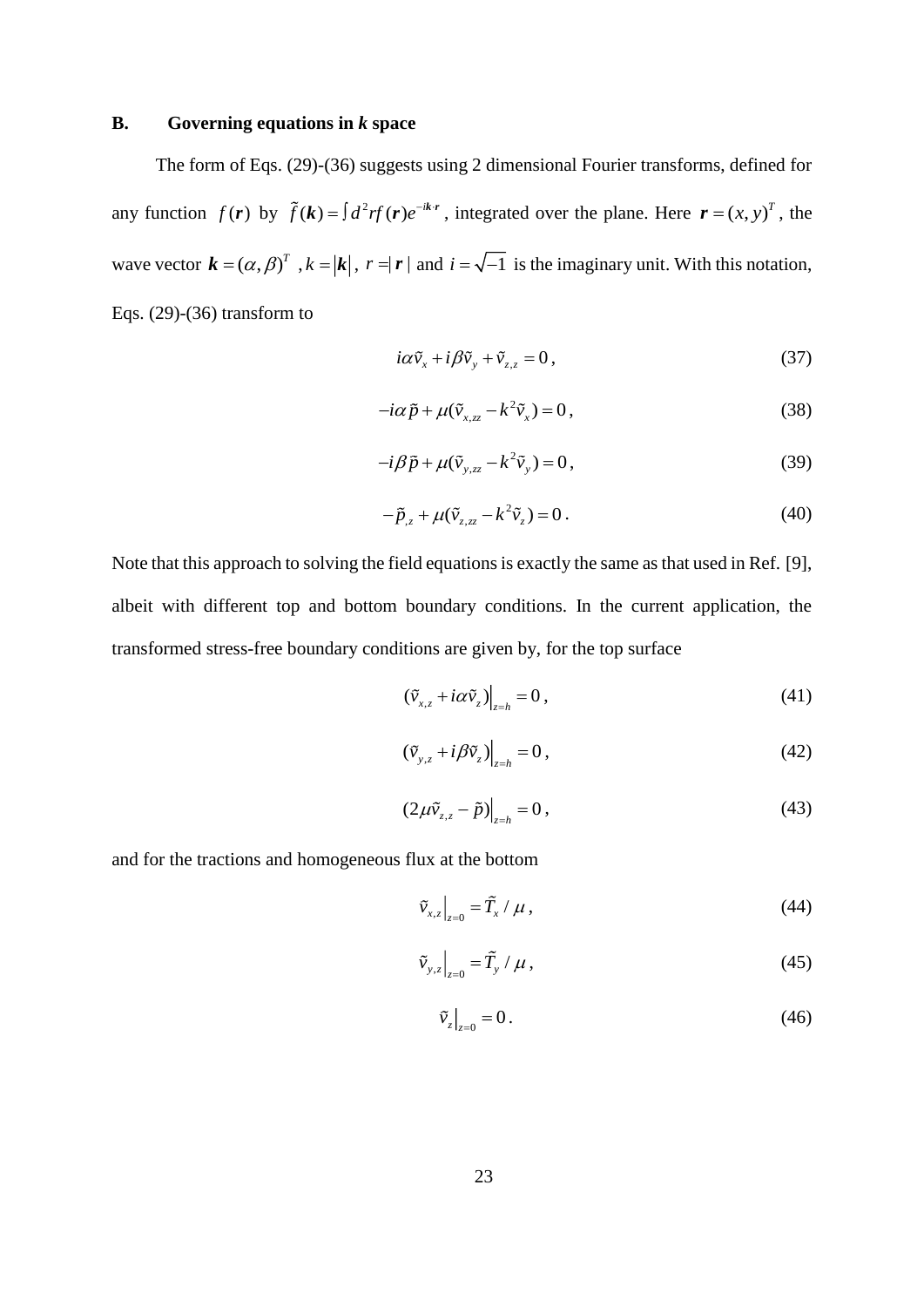# **C. 3D Solution in** *k* **space**

There are 6 solutions to Eqs. (37)-(40); these are given in Ref. [9]. The two linear combinations of which satisfy the four homogeneous conditions [Eqs. (41)-(43) and (46)] can be written in vector notation

$$
\varphi_1(z) = \frac{\cosh[k(h-z)]}{\cosh kh} \begin{bmatrix} \beta \\ -\alpha \\ 0 \end{bmatrix},
$$
\n(47)\n
$$
\iint_{0}^{R} \alpha \cosh kz \quad \left[ \alpha \sinh kz \right] \quad \left[ \alpha \cosh kz \right]
$$

$$
\varphi_{2}(z) = -\frac{1 + 2k^{2}h^{2} + \cosh 2hk}{\phi} \left[ \begin{array}{c} \alpha \cosh kz \\ \beta \cosh kz \\ -ik \sinh kz \end{array} \right] + \left[ \begin{array}{c} \alpha \sinh kz \\ \beta \sinh kz \\ -ik \cosh kz \end{array} \right] + kz \left[ \begin{array}{c} \alpha \cosh kz \\ \beta \cosh kz \\ -ik \cosh kz \end{array} \right] -i k \sinh kz
$$
\n
$$
-\frac{2(\cosh hk)^{2}}{\phi} k z \left[ \begin{array}{c} \alpha \sinh kz \\ \beta \sinh kz \\ -ik \cosh kz \end{array} \right] + \left[ \begin{array}{c} 0 \\ 0 \\ 0 \end{array} \right]
$$
\n
$$
(48)
$$

where  $\phi = 2hk + \sinh(2hk)$ . The corresponding solutions for the pressure are

$$
p_1 = 0, p_2 = -2ik^2 \sinh kz + \frac{4ik^2(\cosh hk)^2}{\phi} \cosh kz \tag{49}
$$

In these terms, write the linear combination as

$$
\boldsymbol{v} = \begin{bmatrix} \tilde{v}_x \\ \tilde{v}_y \\ \tilde{v}_z \end{bmatrix} = A\boldsymbol{\varphi}_1 + B\boldsymbol{\varphi}_2, \quad p = A\mu p_1 + B\mu p_2, \tag{50}
$$

where  $A, B$  are chosen to satisfy the inhomogeneous traction conditions [Eqs.  $(44)-(45)$ ]. Explicitly, this requires

$$
M\begin{bmatrix} A \\ B \end{bmatrix} = \begin{bmatrix} \tilde{T}_x / \mu \\ \tilde{T}_y / \mu \end{bmatrix},
$$
\n(51)

where

$$
M = k \begin{bmatrix} -\beta \tanh kh & 2\alpha \\ \alpha \tanh kh & 2\beta \end{bmatrix}.
$$
 (52)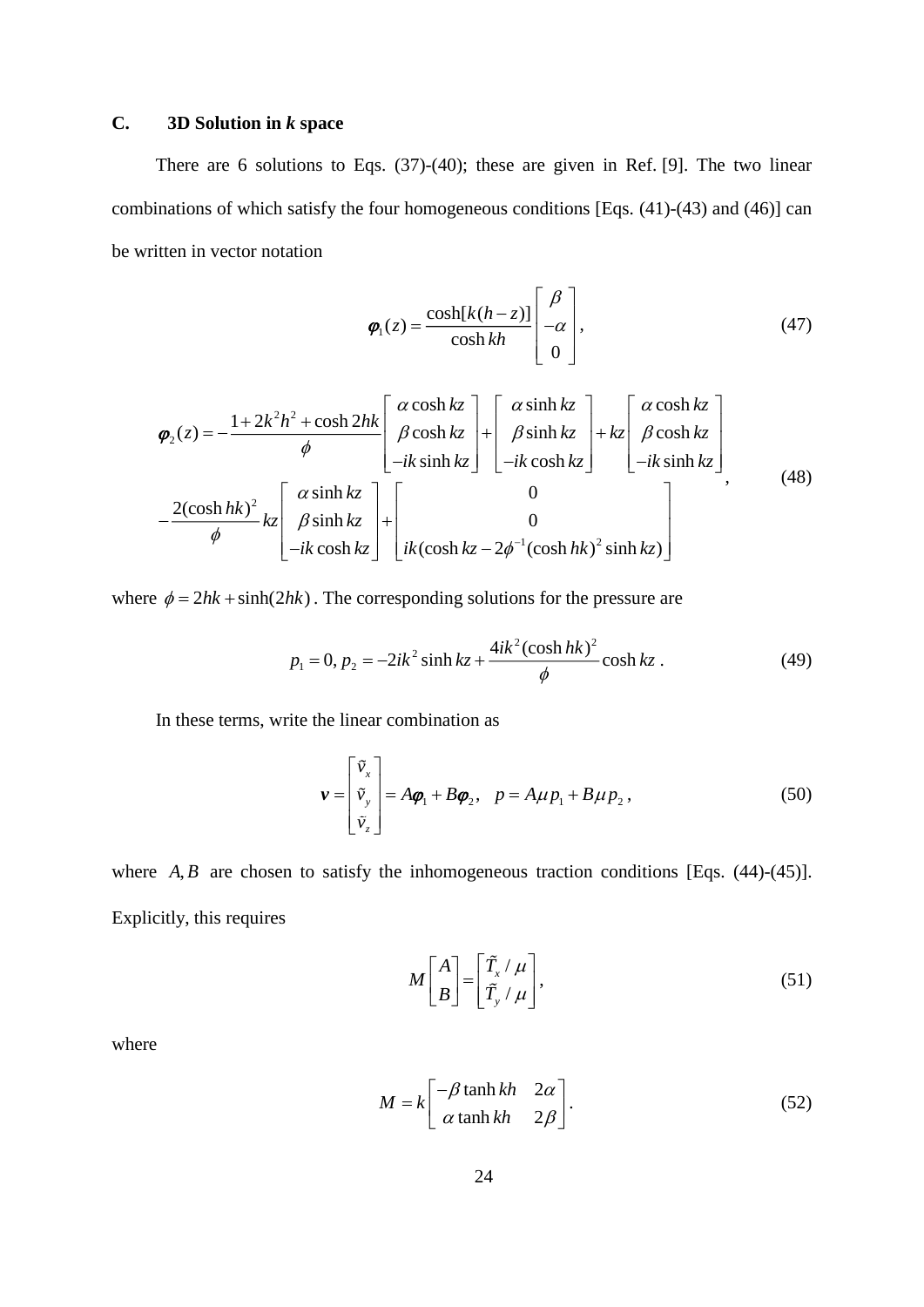This leads to

$$
\begin{bmatrix} A \\ B \end{bmatrix} = M^{-1} \begin{bmatrix} \tilde{T}_x / \mu \\ \tilde{T}_y / \mu \end{bmatrix}.
$$
 (53)

Specifically,

$$
A = \frac{\alpha T_y - \beta T_x}{\mu k^3} \coth kh, B = \frac{\alpha T_x + \beta T_y}{2\mu k^3}.
$$
 (54)

Note that in experiments with transverse averaging (such that  $v_y = 0$ ), and where the height is spatially uniform, there is a simple volume conservation relation between  $v_z(z = h)$ and the height averaged  $v_x$  at the two edges, say  $x = a$  and  $x = b$ . Explicitly,

$$
h[v_x(x=b)-v_x(x=a)]+\int_a^b v_z(x^*;z=h)dx'=0.
$$
 (55)

In 2D expanding islands, the equivalent expression of volume conservation is

$$
h\oint_C ds \mathbf{n} \cdot \mathbf{v} + \int_D dx dy v_z(x, y; z = h) = 0,
$$
\n(56)

where  $C$  and  $D$  are the boundary and domain, respectively. If proliferation is present, these expressions give the volume averaged mean proliferation rate, given measurements of both edge and height velocities.

### **APPENDIX B: 2D SOLUTION FOR**  $v(T)$

### **A. 2D solution in** *k* **space**

The 2D governing equations are

$$
\nabla \cdot \mathbf{v} = -p/2\mu \,,\tag{57}
$$

$$
-\frac{3}{2}\nabla p + \mu \nabla^2 \mathbf{v} = \mathbf{T} / h. \tag{58}
$$

Solution of Eqs. (57)-(58) for the case of infinite and periodic edge BCs (similar to Appendix A) yields

$$
\tilde{p} = \tilde{G}_p(k) \cdot \tilde{T} \quad , \tag{59}
$$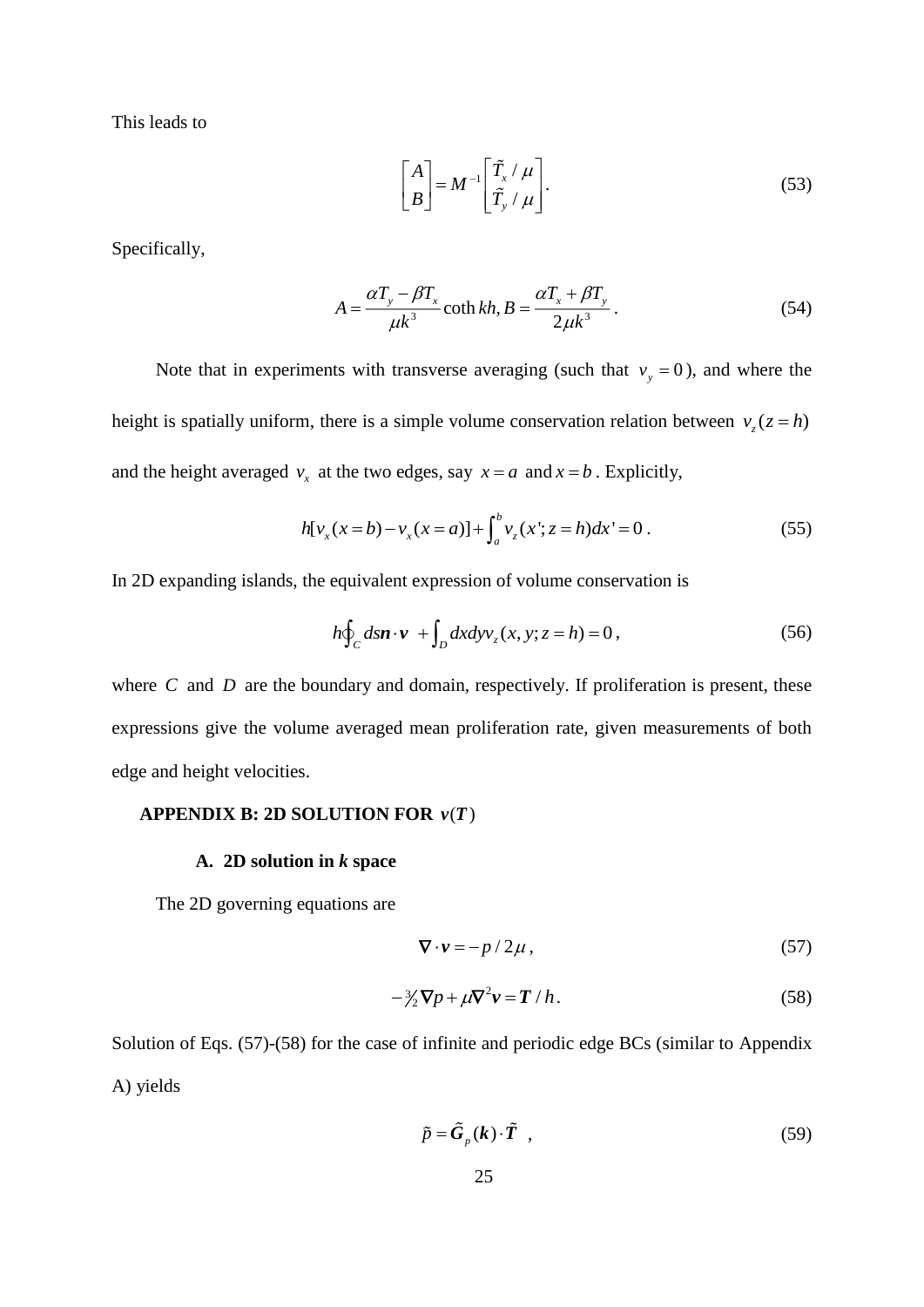$$
\tilde{G}_p(k) = \frac{ik}{2hk^2},\tag{60}
$$

$$
\mu \tilde{v} = \frac{3(k \cdot \tilde{T})k}{4hk^4} - \frac{\tilde{T}}{hk^2} \,. \tag{61}
$$

With tractions as the only input, inserting Eq. (59)-(61) into the constitutive law [Eq. (4)] confirms the scaling argument in Refs. [11,12] that the stresses are independent of the viscosity (or shear modulus).

## **B. 2D solution in real space**

We can now calculate Green's function in real space, i.e. the impulse response corresponding to a delta function of tractions at the origin. This is given by the inverse Fourier transform  $f(\mathbf{r}) = (4\pi^2)^{-1} \int d^2k \tilde{f}(\mathbf{k}) e^{ik\mathbf{r}}$ . We start with the pressure [Eq. (59)],

$$
G_{p}(r) = \frac{1}{4\pi^{2}} \int_{-\infty}^{\infty} d^{2}k \tilde{G}_{p}(k)e^{ikr} = \frac{1}{4\pi^{2}} \int_{-\infty}^{\infty} d^{2}k \frac{ik}{2hk^{2}} e^{ikr} = \frac{1}{4\pi^{2}} \int_{-\infty}^{\infty} d^{2}k \frac{\nabla e^{ikr}}{2hk^{2}}
$$

$$
= \frac{1}{8\pi^{2}h} \int_{0}^{\infty} dk \frac{1}{k} \nabla \int_{0}^{2\pi} d\theta e^{ikr\cos\theta} = \frac{1}{8\pi^{2}h} \int_{0}^{\infty} dk \frac{2\pi}{k} \nabla J_{0}(kr) = -\frac{\nabla r}{4\pi h} \int_{0}^{\infty} dk J_{1}(kr) = -\frac{r}{4\pi hr^{2}}
$$
(62)

Thus, the pressure is given by the convolution, integrated over all space,

$$
p = -\int d^2 r \frac{\tilde{T}(r) \cdot (r - r')}{4\pi h |r - r'|^2}.
$$
\n(63)

For the velocity, we identify that we need to calculate three different terms  $\alpha^2 k^{-4}$ ,  $\beta^2 k^{-4}$ ,  $\alpha \beta k^{-4}$  [ $\mathbf{k} = (\alpha, \beta)^T$ ]. The first term is<br> $FT^{-1} \left( \frac{\alpha^2}{4} \right) = \frac{1}{\alpha^2 k^2} \int_0^{\infty} d^2 k \frac{\alpha^2}{4} e^{ikr} = \frac{1}{\alpha^2 k^2} \int_0^{\infty} d^2 k \frac{-\alpha}{4} \left[ \frac{\partial}{\partial \alpha^2} \left( \frac{1}{\alpha^2} \right) \right]$ 

$$
6k^{-4} \left[ \mathbf{k} = (\alpha, \beta)^T \right].
$$
 The first term is  
\n
$$
FT^{-1} \left( \frac{\alpha^2}{k^4} \right) = \frac{1}{4\pi^2} \int_{-\infty}^{\infty} d^2k \frac{\alpha^2}{k^4} e^{ik \cdot r} = \frac{1}{4\pi^2} \int_{-\infty}^{\infty} d^2k \frac{-\alpha}{2} \left[ \frac{\partial}{\partial \alpha} \left( \frac{1}{k^2} \right) \right] e^{ik \cdot r}
$$
\n
$$
= \frac{i}{8\pi^2} \frac{\partial}{\partial x} \int_{-\infty}^{\infty} d^2k \left[ \frac{\partial}{\partial \alpha} \left( \frac{1}{k^2} \right) \right] e^{ik \cdot r} = -\frac{1}{8\pi^2} i \frac{\partial}{\partial x} \left[ \left( ix \right) \int_{-\infty}^{\infty} d^2k \frac{1}{k^2} e^{ik \cdot r} \right] ,
$$
\n(64)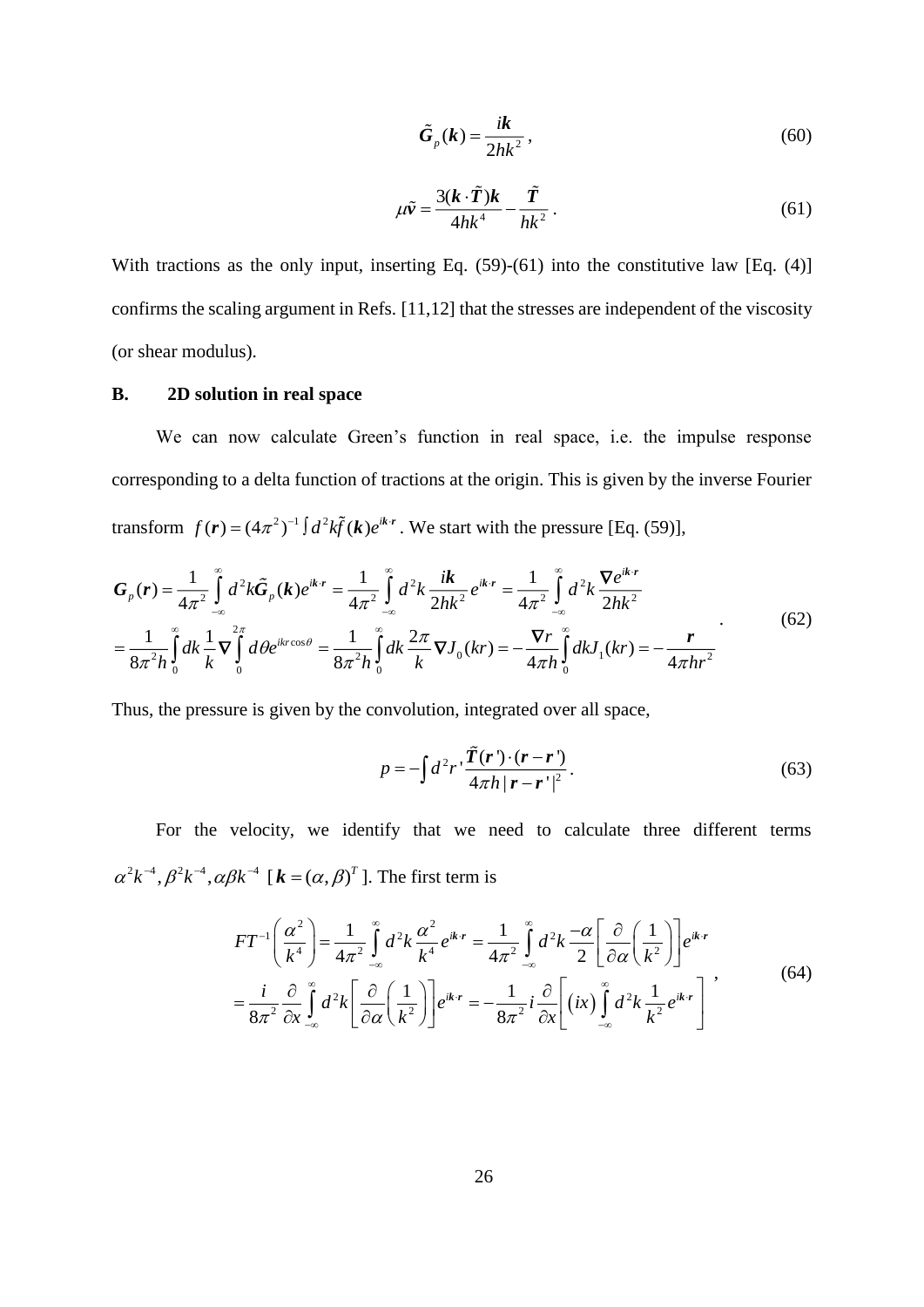To find  $\int_{-\infty}^{\infty} d^2k \, k^{-2} e^{i}$  $\int_{-\infty}^{\infty} d^2k k^{-2} e^{ikr}$ , consider the impulse response to the 2D Laplace equation,  $\nabla^2 G = \delta^2(r)$ , for which the solution is  $(2\pi)^{-1} \ln r$ . Its 2D Fourier transform is  $\tilde{G} = -k^{-2}$ . This implies that  $\int_{-\infty}^{\infty} d^2k k^{-2} e^{ikr} = -(2\pi)^{-1} \ln r$  from which it is immediate that

$$
FT^{-1}\left(\frac{\alpha^2}{k^4}\right) = -\frac{1}{8\pi^2} \frac{\partial}{\partial x} \Big[ (2\pi)^{-1} x \ln r \Big] = -\frac{1}{16\pi^3} \left( \frac{x^2}{r^2} + \ln r \right),\tag{65}
$$

$$
FT^{-1}\left(\frac{\beta^2}{k^4}\right) = -\frac{1}{16\pi^3} \left(\frac{y^2}{r^2} + \ln r\right),\tag{66}
$$

$$
FT^{-1}\left(\frac{\alpha\beta}{k^4}\right) = -\frac{1}{16\pi^3}\left(\frac{xy}{r^2} + \ln r\right). \tag{67}
$$

#### **APPENDIX C: VISCOSITY ESTIMATES**

Despite the apparent inconsistencies of using only a passive stress tensor, we use the pure fluid dynamical description to estimate the monolayers viscosity. We employ two different independent methods. First, consider the scaling argument that viscous stresses in a thin film balance the tractions,  $\mu \sim Th/u$ . For typical values of  $T \sim 10[Pa]$ ,  $u \sim 10[m n/s]$ , and  $h \sim 5[\mu m]$  [9,11,17] one gets  $\mu_{cell} \sim 5[kPa \cdot s] \sim 5.10^6 \mu_{water}$  with  $\mu_{water} = 10^{-3}[Pa \cdot s]$ . Next, we considered a simple coarse grained calculation  $\mu = \langle T^{meas} \rangle$  / $\langle \mid t^{calc} \rangle$  $\mu = \langle T^{meas} \rangle_{rms} / \langle |t^{calc} | h \rangle_{rms}$  where  $\langle \rangle_{rms}$  is the root-mean-square average; this gives the result  $\mu / \mu_{\text{water}} \approx O(2.3 \cdot 10^7)$ . These values, together with others from the literature are shown in [Table 1.](#page-26-0) Our values are on the lower end of the reported range, but we note that all these estimates are extremely large compared with what we consider physically reasonable. This is another indication that a purely passive viscous description is inadequate, and points to the necessity of active stresses to account for the relationship between velocities and tractions.

<span id="page-26-0"></span>Table 1. Viscosity estimates from various experimental setups. The first two rows are from this work.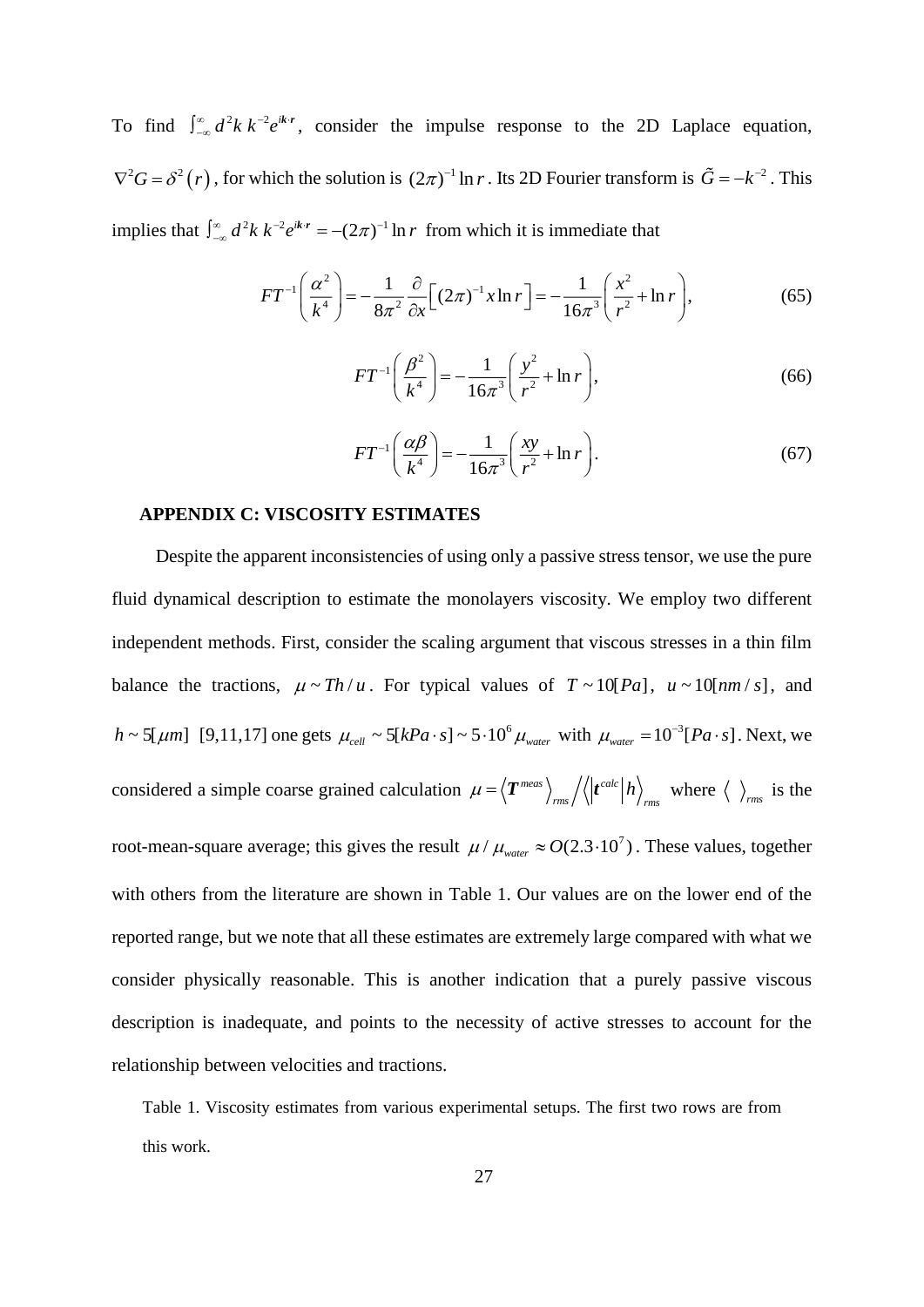| <i>Method</i> [References]                                                                    | $10^6 \times (\mu/\mu_{water})$ |
|-----------------------------------------------------------------------------------------------|---------------------------------|
| Scaling $(Th/u)$                                                                              | 5                               |
| <i>Coarse graining</i> $(\langle T^{meas} \rangle_{rms}/\langle  t^{calc}   h \rangle_{rms})$ | 23                              |
| Low frequency $G''$ [46]                                                                      | 1                               |
| Micropipette aspiration [38]                                                                  | 200                             |
| Expanding island assays [29]                                                                  | $10^2 - 10^4$                   |
| Expanding island – active stresses $[30,31]$                                                  | $(0.5-5) \times 10^3$           |

### **REFERENCES**

- [1] P. Friedl and D. Gilmour, Collective cell migration in morphogenesis, regeneration and cancer, Nat. Rev. Mol. Cell Biol. **10**, 445 (2009).
- [2] P. Friedl, E. Sahai, S. Weiss, and K. M. Yamada, New dimensions in cell migration, Nat. Rev. Mol. Cell Biol. **13**, 743 (2012).
- [3] L. Atia, D. Bi, Y. Sharma, J. A. Mitchel, B. Gweon, S. A. Koehler, S. J. DeCamp, B. Lan, J. H. Kim, R. Hirsch, A. F. Pegoraro, K. H. Lee, J. R. Starr, D. A. Weitz, A. C. Martin, J.-A. Park, J. P. Butler, and J. J. Fredberg, Geometric constraints during epithelial jamming, Nat. Phys. **14**, 613 (2018).
- [4] J.-A. Park, J. H. Kim, D. Bi, J. A. Mitchel, N. T. Qazvini, K. Tantisira, C. Y. Park, M. McGill, S.-H. Kim, B. Gweon, J. Notbohm, R. Steward Jr, S. Burger, S. H. Randell, A. T. Kho, D. T. Tambe, C. Hardin, S. A. Shore, E. Israel, D. A. Weitz, D. J. Tschumperlin, E. P. Henske, S. T. Weiss, M. L. Manning, J. P. Butler, J. M. Drazen, and J. J. Fredberg, Unjamming and cell shape in the asthmatic airway epithelium, Nat. Mater. **14**, 1040 (2015).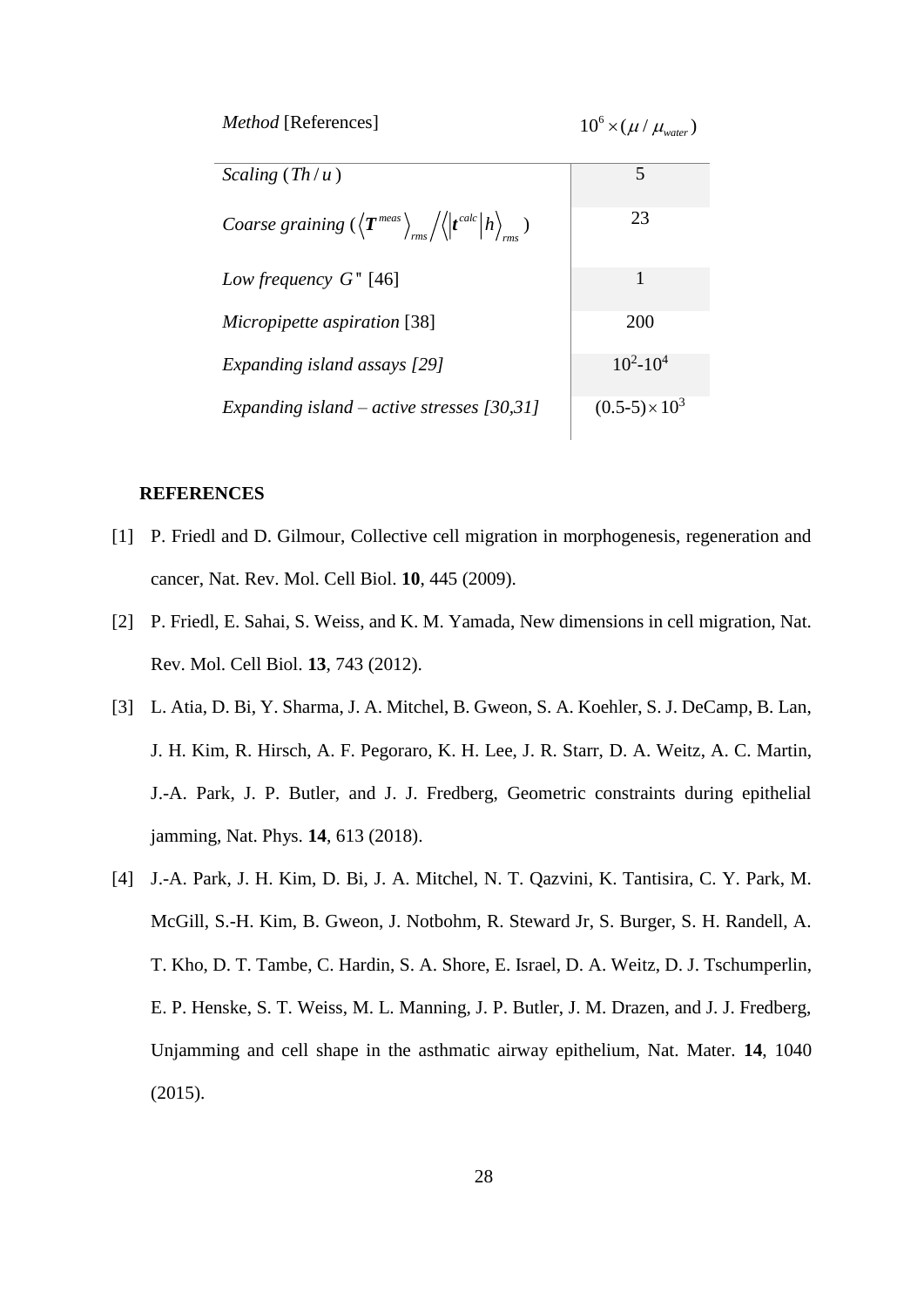- [5] E. Bazellières, V. Conte, A. Elosegui-Artola, X. Serra-Picamal, M. Bintanel-Morcillo, P. Roca-Cusachs, J. J. Muñoz, M. Sales-Pardo, R. Guimerà, and X. Trepat, Control of cell– cell forces and collective cell dynamics by the intercellular adhesome, Nat. Cell Biol. **17**, 409 (2015).
- [6] P. Roca-Cusachs, V. Conte, and X. Trepat, Quantifying forces in cell biology, Nat. Cell Biol. **19**, 742 (2017).
- [7] M. Dembo and Y.-L. Wang, Stresses at the Cell-to-Substrate Interface during Locomotion of Fibroblasts, Biophys. J. **76**, 2307 (1999).
- [8] J. P. Butler, I. M. Tolić-Nørrelykke, B. Fabry, and J. J. Fredberg, Traction fields, moments, and strain energy that cells exert on their surroundings, Am. J. Physiol. - Cell Physiol. **282**, C595 (2002).
- [9] X. Trepat, M. R. Wasserman, T. E. Angelini, E. Millet, D. A. Weitz, J. P. Butler, and J. J. Fredberg, Physical forces during collective cell migration, Nat. Phys. **5**, 426 (2009).
- [10] S. Banerjee and M. C. Marchetti, Continuum models of collective cell migration, in *Adv. Exp. Med. Biol.* (Springer International Publishing, Cham, 2019), pp. 45–66.
- [11] D. T. Tambe, C. Corey Hardin, T. E. Angelini, K. Rajendran, C. Y. Park, X. Serra-Picamal, E. H. Zhou, M. H. Zaman, J. P. Butler, D. A. Weitz, J. J. Fredberg, and X. Trepat, Collective cell guidance by cooperative intercellular forces, Nat. Mater. **10**, 469 (2011).
- [12] D. T. Tambe, U. Croutelle, X. Trepat, C. Y. Park, J. H. Kim, E. Millet, J. P. Butler, and J. J. Fredberg, Monolayer Stress Microscopy: Limitations, Artifacts, and Accuracy of Recovered Intercellular Stresses, PLoS ONE **8**, e55172 (2013).
- [13] I. S. Sokolnikoff, Mathematical Theory of Elasticity, *Mathematical Theory of Elasticity* (Krieger Pub Co, Malabar, Fla, 1983).
- [14] I. G. Currie, Fundamental mechanics of fluids, *Fundamental Mechanics of Fluids* (McGraw-Hill, 1974).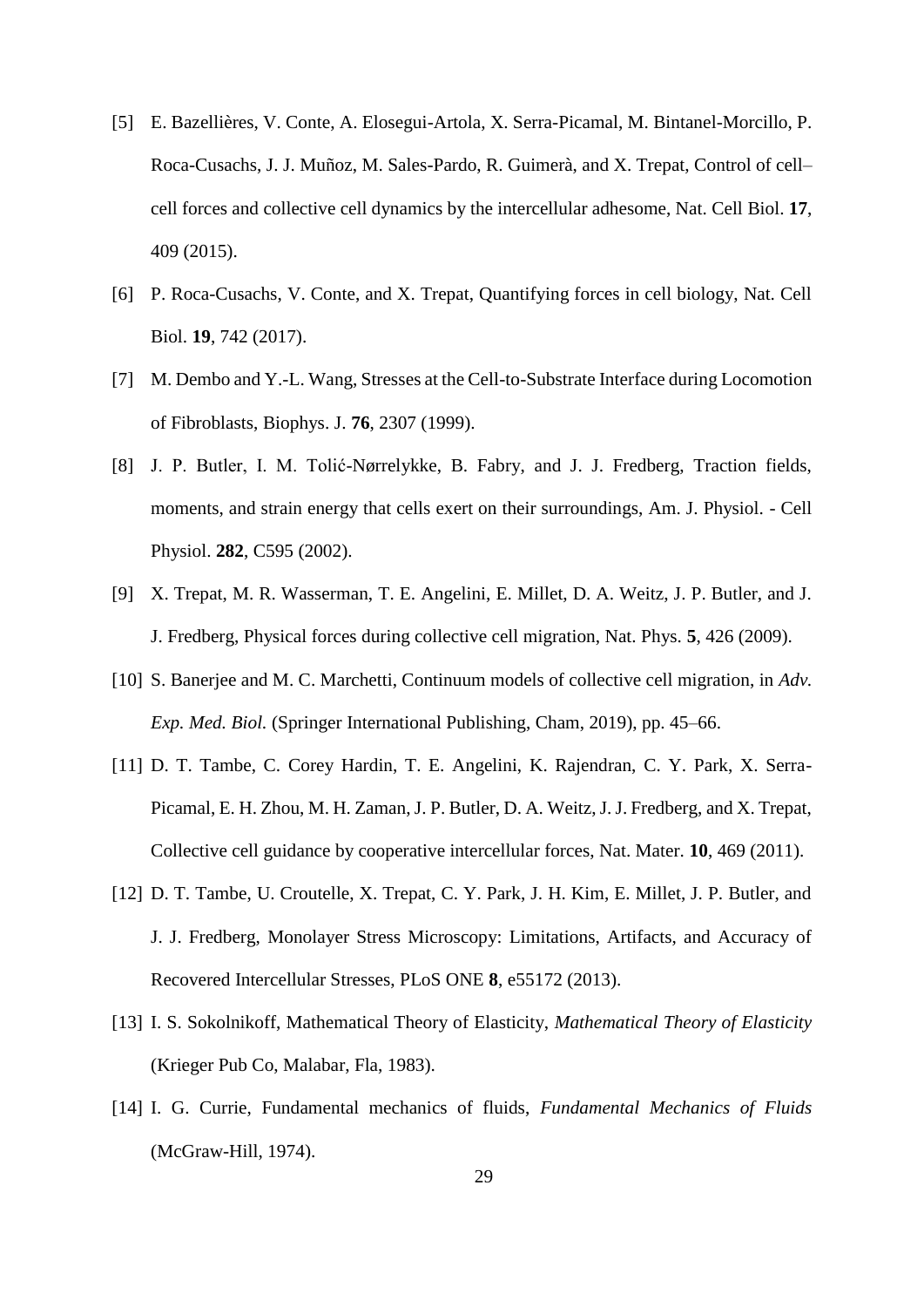- [15] G. K. Batchelor, An Introduction to Fluid Dynamics, *An Introduction to Fluid Dynamics* (Cambridge University Press, 2000).
- [16] J. H. Kim, X. Serra-Picamal, D. T. Tambe, E. H. Zhou, C. Y. Park, M. Sadati, J.-A. Park, R. Krishnan, B. Gweon, E. Millet, J. P. Butler, X. Trepat, and J. J. Fredberg, Propulsion and navigation within the advancing monolayer sheet, Nat. Mater. **12**, 856 (2013).
- [17] X. Serra-Picamal, V. Conte, R. Vincent, E. Anon, D. T. Tambe, E. Bazellieres, J. P. Butler, J. J. Fredberg, and X. Trepat, Mechanical waves during tissue expansion, Nat. Phys. **8**, 628 (2012).
- [18] Y. Kondo, K. Aoki, and S. Ishii, Inverse tissue mechanics of cell monolayer expansion, PLOS Comput. Biol. **14**, e1006029 (2018).
- [19] S. Banerjee, K. J. C. Utuje, and M. C. Marchetti, Propagating Stress Waves During Epithelial Expansion, Phys. Rev. Lett. **114**, 228101 (2015).
- [20] J. Notbohm, S. Banerjee, K. J. C. Utuje, B. Gweon, H. Jang, Y. Park, J. Shin, J. P. Butler, J. J. Fredberg, and M. C. Marchetti, Cellular Contraction and Polarization Drive Collective Cellular Motion, Biophys. J. **110**, 2729 (2016).
- [21] J. Zimmermann, R. L. Hayes, M. Basan, J. N. Onuchic, W.-J. Rappel, and H. Levine, Intercellular Stress Reconstitution from Traction Force Data, Biophys. J. **107**, 548 (2014).
- [22] V. Nier, S. Jain, C. T. Lim, S. Ishihara, B. Ladoux, and P. Marcq, Inference of Internal Stress in a Cell Monolayer, Biophys. J. **110**, 1625 (2016).
- [23] T. Das, K. Safferling, S. Rausch, N. Grabe, H. Boehm, and J. P. Spatz, A molecular mechanotransduction pathway regulates collective migration of epithelial cells, Nat. Cell Biol. **17**, 276 (2015).
- [24] M. Vishwakarma, J. D. Russo, D. Probst, U. S. Schwarz, T. Das, and J. P. Spatz, Mechanical interactions among followers determine the emergence of leaders in migrating epithelial cell collectives, Nat. Commun. **9**, 3469 (2018).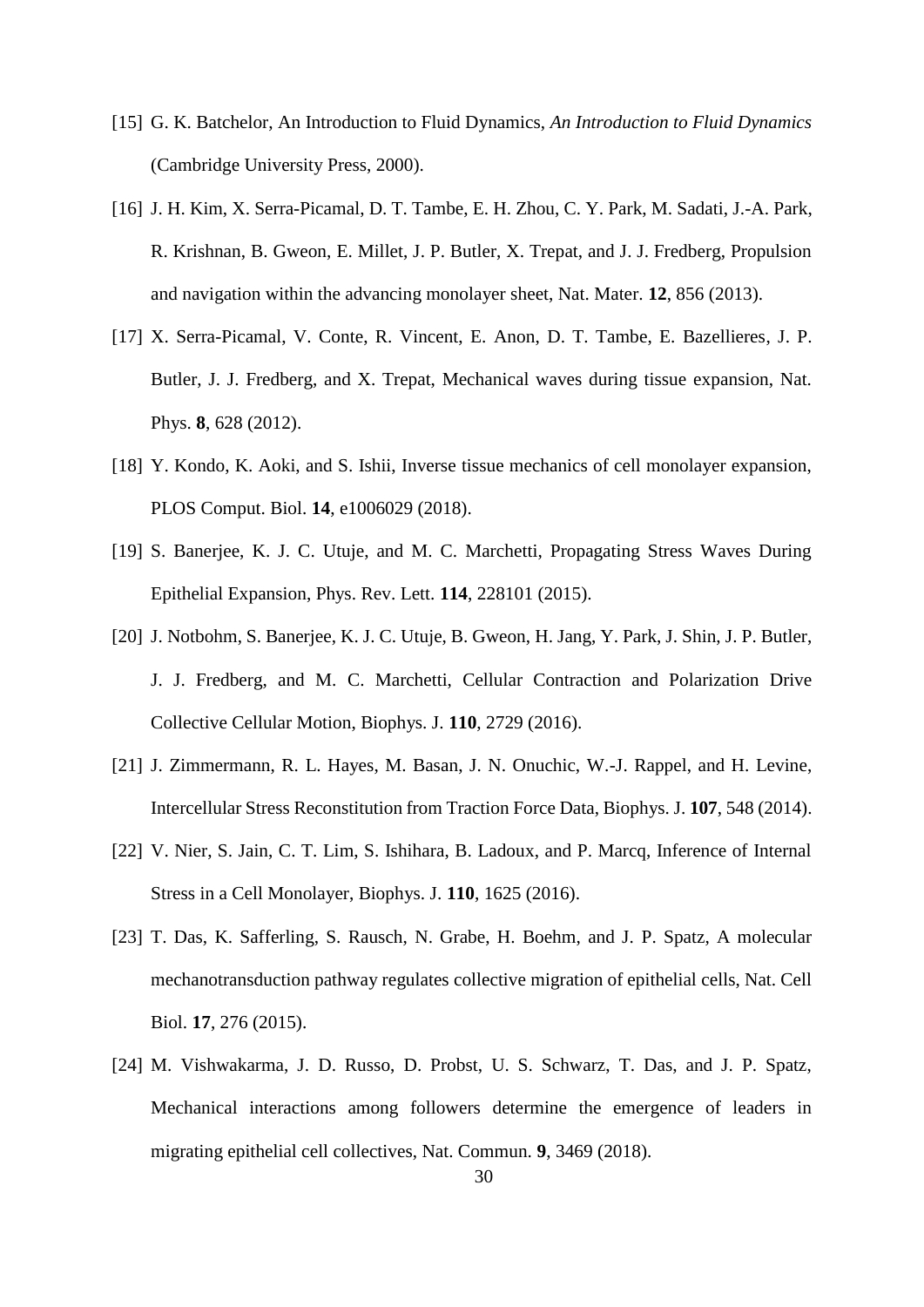- [25] H. Jang, J. Notbohm, B. Gweon, Y. Cho, C. Y. Park, S.-H. Kee, J. J. Fredberg, J. H. Shin, and Y. Park, Homogenizing cellular tension by hepatocyte growth factor in expanding epithelial monolayer, Sci. Rep. **7**, 45844 (2017).
- [26] R. Vincent, E. Bazellières, C. Pérez-González, M. Uroz, X. Serra-Picamal, and X. Trepat, Active Tensile Modulus of an Epithelial Monolayer, Phys. Rev. Lett. **115**, 248103 (2015).
- [27] M. Uroz, S. Wistorf, X. Serra-Picamal, V. Conte, M. Sales-Pardo, P. Roca-Cusachs, R. Guimerà, and X. Trepat, Regulation of cell cycle progression by cell–cell and cell–matrix forces, Nat. Cell Biol. **20**, 646 (2018).
- [28] R. Sunyer, V. Conte, J. Escribano, A. Elosegui-Artola, A. Labernadie, L. Valon, D. Navajas, J. M. García-Aznar, J. J. Muñoz, P. Roca-Cusachs, and X. Trepat, Collective cell durotaxis emerges from long-range intercellular force transmission, Science **353**, 1157 (2016).
- [29] C. Blanch-Mercader, R. Vincent, E. Bazellières, X. Serra-Picamal, X. Trepat, and J. Casademunt, Effective viscosity and dynamics of spreading epithelia: a solvable model, Soft Matter **13**, 1235 (2017).
- [30] R. Alert, C. Blanch-Mercader, and J. Casademunt, Active Fingering Instability in Tissue Spreading, Phys. Rev. Lett. **122**, 088104 (2019).
- [31] C. Pérez-González, R. Alert, C. Blanch-Mercader, M. Gómez-González, T. Kolodziej, E. Bazellieres, J. Casademunt, and X. Trepat, Active wetting of epithelial tissues, Nat. Phys. **15**, 79 (2019).
- [32] S. M. Zehnder, M. K. Wiatt, J. M. Uruena, A. C. Dunn, W. G. Sawyer, and T. E. Angelini, Multicellular density fluctuations in epithelial monolayers, Phys. Rev. E **92**, 032729 (2015).
- [33] S. M. Zehnder, M. Suaris, M. M. Bellaire, and T. E. Angelini, Cell Volume Fluctuations in MDCK Monolayers, Biophys. J. **108**, 247 (2015).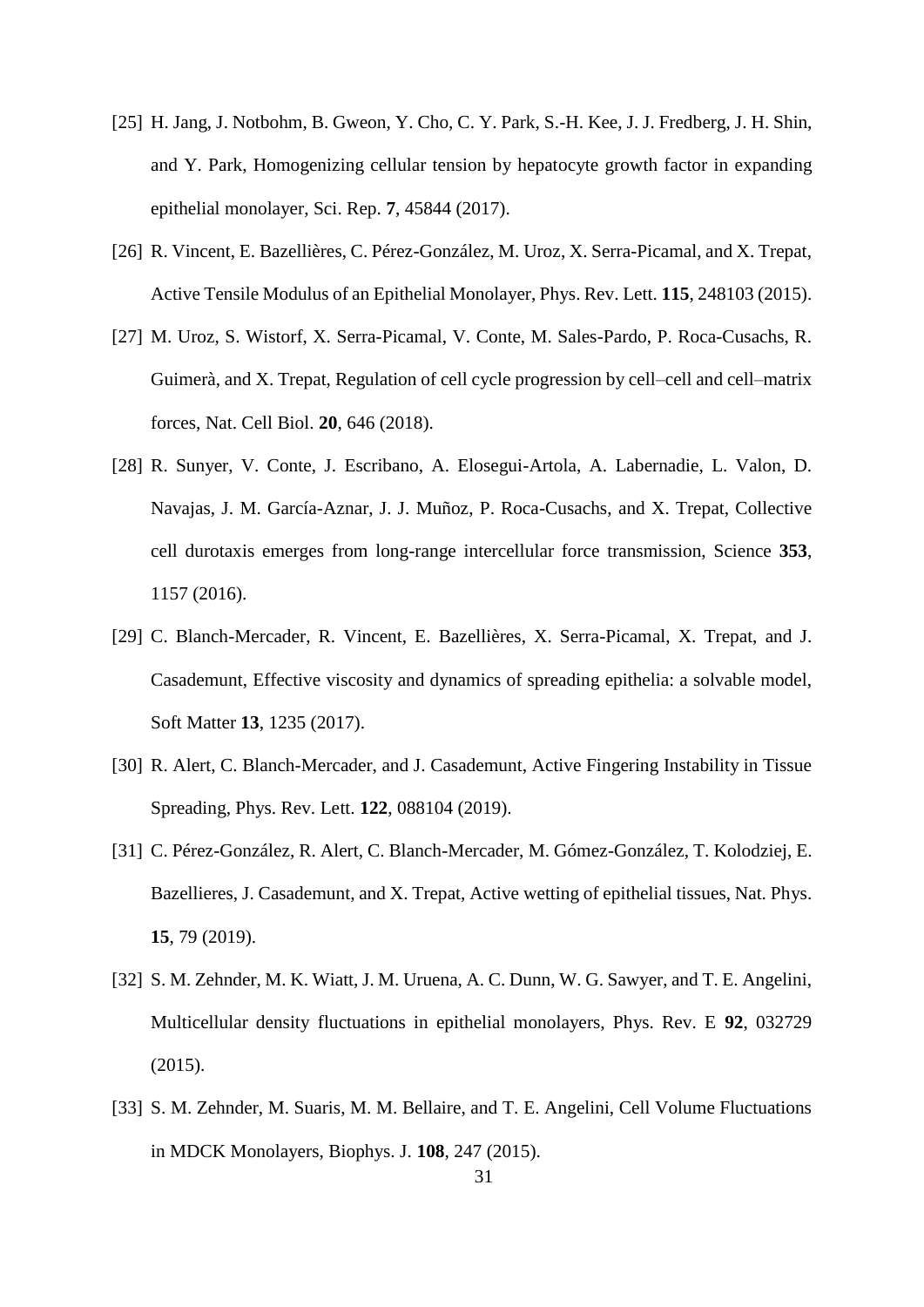- [34] M. Guo, A. F. Pegoraro, A. Mao, E. H. Zhou, P. R. Arany, Y. Han, D. T. Burnette, M. H. Jensen, K. E. Kasza, J. R. Moore, F. C. Mackintosh, J. J. Fredberg, D. J. Mooney, J. Lippincott-Schwartz, and D. A. Weitz, Cell volume change through water efflux impacts cell stiffness and stem cell fate, Proc. Natl. Acad. Sci. **114**, E8618 (2017).
- [35] J. Ranft, M. Basan, J. Elgeti, J.-F. Joanny, J. Prost, and F. Jülicher, Fluidization of tissues by cell division and apoptosis, Proc. Natl. Acad. Sci. **107**, 20863 (2010).
- [36] M. H. Köpf and L. M. Pismen, A continuum model of epithelial spreading, Soft Matter **9**, 3727 (2013).
- [37] S. Pawlizak, A. W. Fritsch, S. Grosser, D. Ahrens, T. Thalheim, S. Riedel, T. R. Kießling, L. Oswald, M. Zink, M. L. Manning, and J. A. Käs, Testing the differential adhesion hypothesis across the epithelial−mesenchymal transition, New J. Phys. **17**, 083049 (2015).
- [38] K. Guevorkian, M.-J. Colbert, M. Durth, S. Dufour, and F. Brochard-Wyart, Aspiration of Biological Viscoelastic Drops, Phys. Rev. Lett. **104**, 218101 (2010).
- [39] M. Basan, J. Elgeti, E. Hannezo, W.-J. Rappel, and H. Levine, Alignment of cellular motility forces with tissue flow as a mechanism for efficient wound healing, Proc. Natl. Acad. Sci. **110**, 2452 (2013).
- [40] M. Basan, J.-F. Joanny, J. Prost, and T. Risler, Undulation Instability of Epithelial Tissues, Phys. Rev. Lett. **106**, 158101 (2011).
- [41] See Supplemental Material at http://link.aps.org/supplemental/for supplementary information., (n.d.).
- [42] MATLAB, *MATLAB* (The MathWorks, Natick, Massachusetts, United States., 2016).
- [43] To further reduce the noise we applied a Gaussian smoothing kernel with a standard deviation of 2 pixels ('imgaussfilt' in Matlab [42]). The derivatives of the velocity were calculated in Matlab using the function 'gradient' [42].